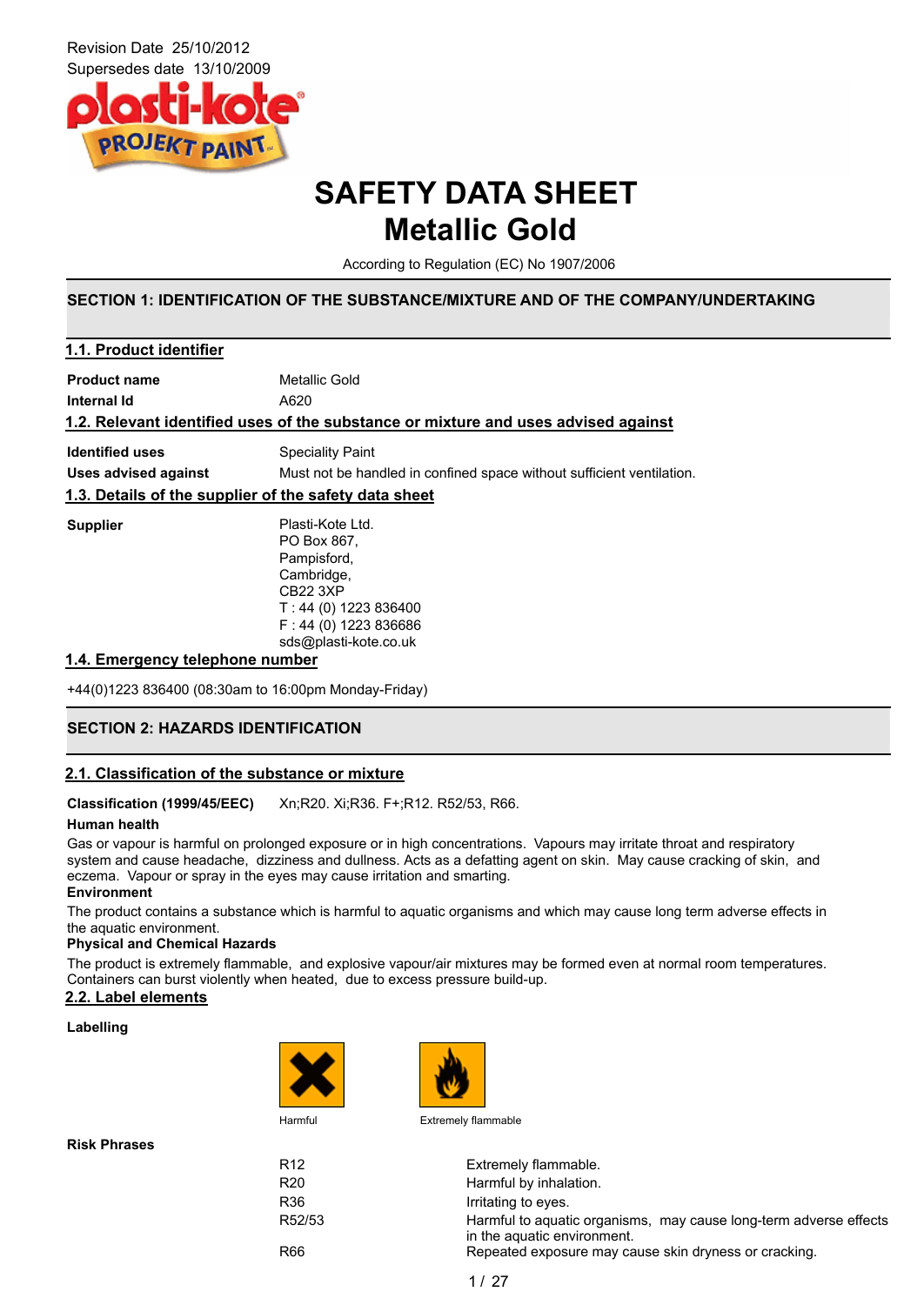## **Safety Phrases**

| S <sub>2</sub>  | Keep out of the reach of children.                                                                                                          |
|-----------------|---------------------------------------------------------------------------------------------------------------------------------------------|
| S <sub>16</sub> | Keep away from sources of ignition - No smoking.                                                                                            |
| S <sub>23</sub> | Do not breathe vapour/spray.                                                                                                                |
| S24/25          | Avoid contact with skin and eyes.                                                                                                           |
| S <sub>26</sub> | In case of contact with eyes, rinse immediately with plenty of water<br>and seek medical advice.                                            |
| S <sub>29</sub> | Do not empty into drains.                                                                                                                   |
| S <sub>51</sub> | Use only in well-ventilated areas.                                                                                                          |
| A1              | Pressurized container: protect from sunlight and do not expose to<br>temperatures exceeding 50°C. Do not pierce or burn, even after<br>use. |
| A2              | Do not spray on a naked flame or any incandescent material.                                                                                 |

## **2.3. Other hazards**

This product does not contain any PBT or vPvB substances.

## **SECTION 3: COMPOSITION/INFORMATION ON INGREDIENTS**

## **3.2. Mixtures**

| <b>ACETONE</b>                                                                                                             |                   |                                                                       | 25-50% |
|----------------------------------------------------------------------------------------------------------------------------|-------------------|-----------------------------------------------------------------------|--------|
| CAS-No.: 67-64-1                                                                                                           | EC No.: 200-662-2 |                                                                       |        |
| Classification (EC 1272/2008)<br>Flam. Liq. 2 - H225<br><b>EUH066</b><br>Eye Irrit. 2 - H319<br>STOT SE 3 - H336           |                   | Classification (67/548/EEC)<br>F; R11<br>Xi;R36<br>R66<br><b>R67</b>  |        |
| <b>ETHYLBENZENE</b>                                                                                                        |                   |                                                                       | 10-15% |
| CAS-No.: 100-41-4                                                                                                          | EC No.: 202-849-4 |                                                                       |        |
| Classification (EC 1272/2008)<br>Flam. Liq. 2 - H225<br>Acute Tox. 4 - H332                                                |                   | Classification (67/548/EEC)<br>F; R11<br>Xn;R20                       |        |
|                                                                                                                            |                   |                                                                       |        |
| <b>XYLENE</b>                                                                                                              |                   |                                                                       | 10-15% |
| CAS-No.: 1330-20-7                                                                                                         | EC No.: 215-535-7 |                                                                       |        |
| Classification (EC 1272/2008)<br>Flam. Liq. 3 - H226<br>Acute Tox. 4 - H312<br>Acute Tox. 4 - H332<br>Skin Irrit. 2 - H315 |                   | Classification (67/548/EEC)<br>R <sub>10</sub><br>Xn;R20/21<br>Xi;R38 |        |
| <b>BUTANE</b>                                                                                                              |                   |                                                                       | 5-10%  |
| CAS-No.: 106-97-8<br>Substance with National workplace exposure limits.                                                    | EC No.: 203-448-7 |                                                                       |        |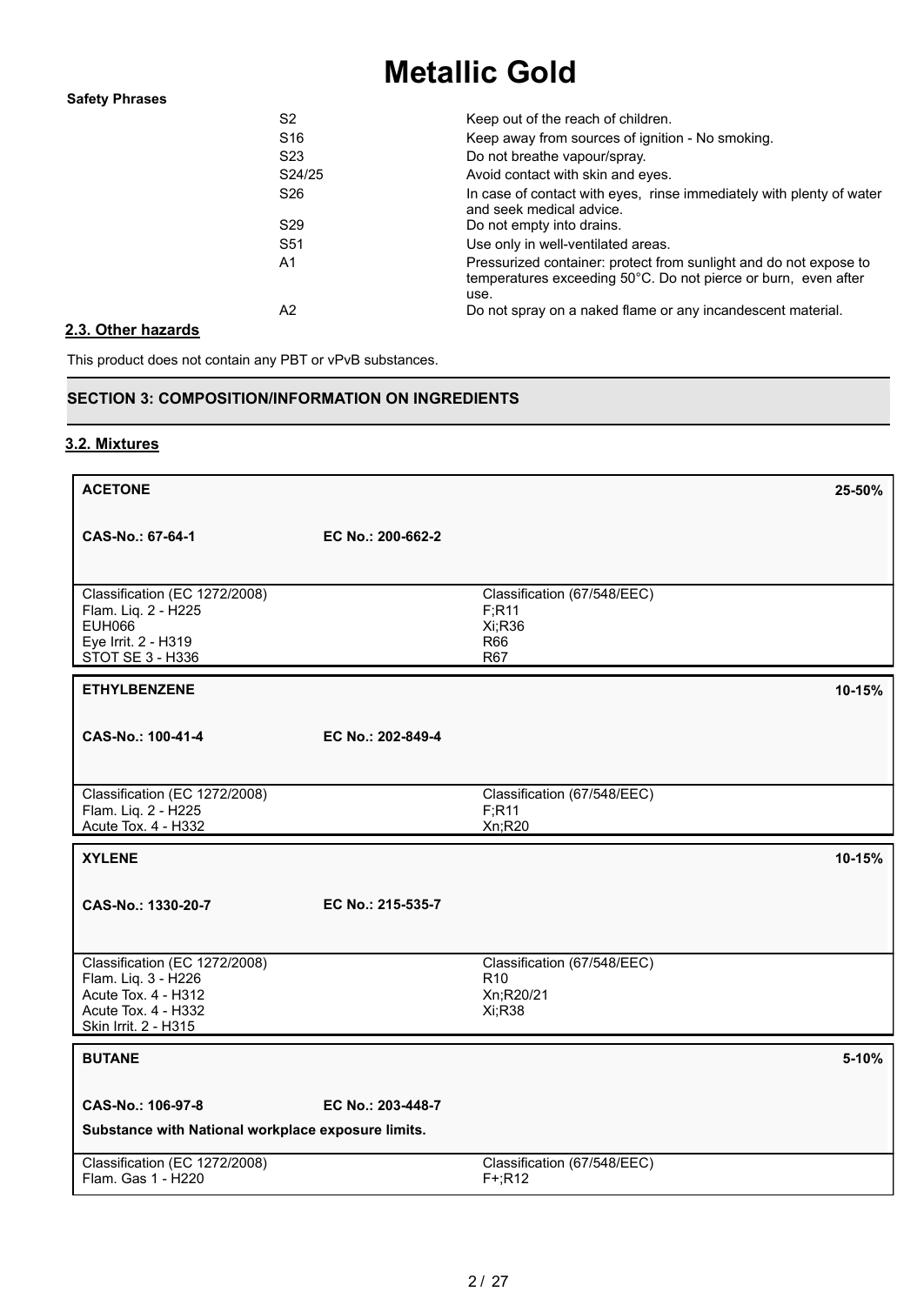| <b>COPPER</b>                                                                                                                                                              |                   |                                                                                                                         | 5-10%    |
|----------------------------------------------------------------------------------------------------------------------------------------------------------------------------|-------------------|-------------------------------------------------------------------------------------------------------------------------|----------|
| CAS-No.: 7440-50-8                                                                                                                                                         | EC No.: 231-159-6 |                                                                                                                         |          |
| Classification (EC 1272/2008)<br>Acute Tox. 4 - H332<br>Aquatic Acute 1 - H400                                                                                             |                   | Classification (67/548/EEC)<br>Xn;R20.<br>N;R50.                                                                        |          |
| SOLVENT NAPHTHA, LIGHT AROMATIC (<0.1 % BENZENE)                                                                                                                           |                   |                                                                                                                         | $1 - 5%$ |
| CAS-No.: 64742-95-6                                                                                                                                                        | EC No.: 265-199-0 |                                                                                                                         |          |
| Classification (EC 1272/2008)<br>Flam. Liq. 3 - H226<br><b>EUH066</b><br>Skin Irrit. 2 - H315<br>STOT SE 3 - H336<br>Asp. Tox. 1 - H304<br>Aquatic Chronic 2 - H411        |                   | Classification (67/548/EEC)<br>Xn;R65.<br>Xi;R38.<br>N;R51/53.<br>R <sub>10</sub> , R <sub>66</sub> , R <sub>67</sub> . |          |
| 1,2,4-TRIMETHYLBENZENE                                                                                                                                                     |                   |                                                                                                                         | $1 - 5%$ |
| CAS-No.: 95-63-6                                                                                                                                                           | EC No.: 202-436-9 |                                                                                                                         |          |
| Classification (EC 1272/2008)<br>Flam. Liq. 3 - H226<br>Acute Tox. 4 - H332<br>Skin Irrit. 2 - H315<br>Eye Irrit. 2 - H319<br>STOT SE 3 - H335<br>Aquatic Chronic 2 - H411 |                   | Classification (67/548/EEC)<br>R <sub>10</sub><br>Xn:R20<br>Xi:R36/37/38<br>N;R51/53                                    |          |
| ZINC POWDER - ZINC DUST (STABILISED)                                                                                                                                       |                   |                                                                                                                         | $1 - 5%$ |
| CAS-No.: 7440-66-6                                                                                                                                                         | EC No.: 231-175-3 |                                                                                                                         |          |
| Classification (EC 1272/2008)<br>Aquatic Acute 1 - H400<br>Aquatic Chronic 1 - H410                                                                                        |                   | Classification (67/548/EEC)<br>N;R50/53                                                                                 |          |

The Full Text for all R-Phrases and Hazard Statements are Displayed in Section 16.

## **SECTION 4: FIRST AID MEASURES**

### **4.1. Description of first aid measures**

### **Inhalation**

Move the exposed person to fresh air at once. Place unconscious person on the side in the recovery position and ensure breathing can take place. Keep the affected person warm and at rest. Get prompt medical attention. **Ingestion**

Immediately rinse mouth and provide fresh air. Do not induce vomiting. Get medical attention if any discomfort continues. **Skin contact**

Wash skin with soap and water. Get medical attention if any discomfort continues.

### **Eye contact**

Spray in the eyes: Make sure to remove any contact lenses from the eyes before rinsing. Promptly wash eyes with plenty of water while lifting the eye lids. Continue to rinse for at least 15 minutes. Get medical attention if any discomfort continues. **4.2. Most important symptoms and effects, both acute and delayed**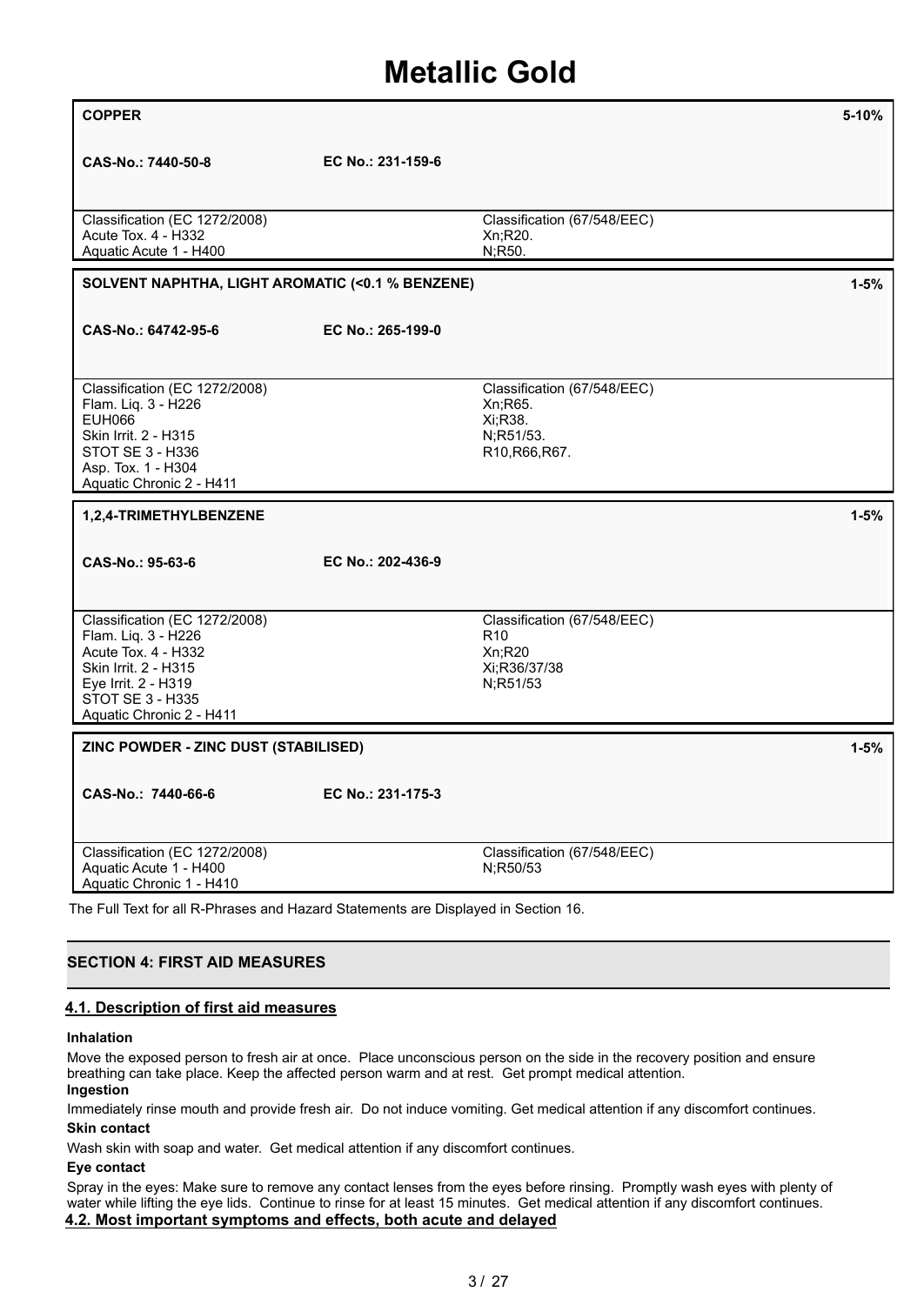## **General information**

The severity of the symptoms described will vary dependant of the concentration and the length of exposure. **Inhalation.**

Gas or vapour is harmful on prolonged exposure or in high concentrations. Vapours may cause headache, fatigue, dizziness and nausea. In case of overexposure, organic solvents may depress the central nervous system causing dizziness and intoxication, and at very high concentrations unconsciousness and death.

## **Ingestion**

Due to the physical nature of this material it is unlikely that swallowing will occur. May cause nausea, headache, dizziness and intoxication.

## **Skin contact**

Prolonged or repeated contact with skin may cause redness, itching, irritation and eczema/chapping.

#### **Eye contact**

Irritation of eyes and mucous membranes.

## **4.3. Indication of any immediate medical attention and special treatment needed**

No specific chemical antidote is known to be required after exposure to this product. Treat Symptomatically.

## **SECTION 5: FIREFIGHTING MEASURES**

## **5.1. Extinguishing media**

## **Extinguishing media**

Extinguish with foam, carbon dioxide, dry powder or water fog.

#### **Unsuitable extinguishing media**

Do not use water jet as an extinguisher, as this will spread the fire.

### **5.2. Special hazards arising from the substance or mixture**

### **Hazardous combustion products**

Thermal decomposition or combustion may liberate carbon oxides and other toxic gases or vapours.

#### **Unusual Fire & Explosion Hazards**

Aerosol cans may explode in a fire. The product is extremely flammable, and explosive vapour/air mixtures may be formed even at normal room temperatures. Vapours are heavier than air and may spread near ground to sources of ignition. **Specific hazards**

Pressurised container: Must not be exposed to temperatures above 50°C.

### **5.3. Advice for firefighters**

## **Special Fire Fighting Procedures**

Cool aerosol containers exposed to heat with water spray and remove container, if no risk is involved. Use water spray to reduce vapours.

### **Protective equipment for fire-fighters**

Wear full protective clothing. Use air-supplied respirator during fire fighting.

## **SECTION 6: ACCIDENTAL RELEASE MEASURES**

### **6.1. Personal precautions, protective equipment and emergency procedures**

Extinguish all ignition sources. Avoid sparks, flames, heat and smoking. Ventilate. Avoid inhalation of vapours and aerosol spray. In case of inadequate ventilation use suitable respirator. Avoid contact with skin and eyes.

## **6.2. Environmental precautions**

Exposure to aquatic environment unlikely. Avoid discharge into drains.

## **6.3. Methods and material for containment and cleaning up**

Ventilate well. Clean contaminated area with oil-removing material.

## **6.4. Reference to other sections**

For personal protection, see section 8. See section 11 for additional information on health hazards. For waste disposal, see section 13.

## **SECTION 7: HANDLING AND STORAGE**

## **7.1. Precautions for safe handling**

Read and follow manufacturer's recommendations. During application and drying, solvent vapours will be emitted. Avoid inhalation of vapours and spray mists. Keep away from heat, sparks and open flame. When sprayed on a naked flame or any incandescent material the aerosol vapours can be ignited.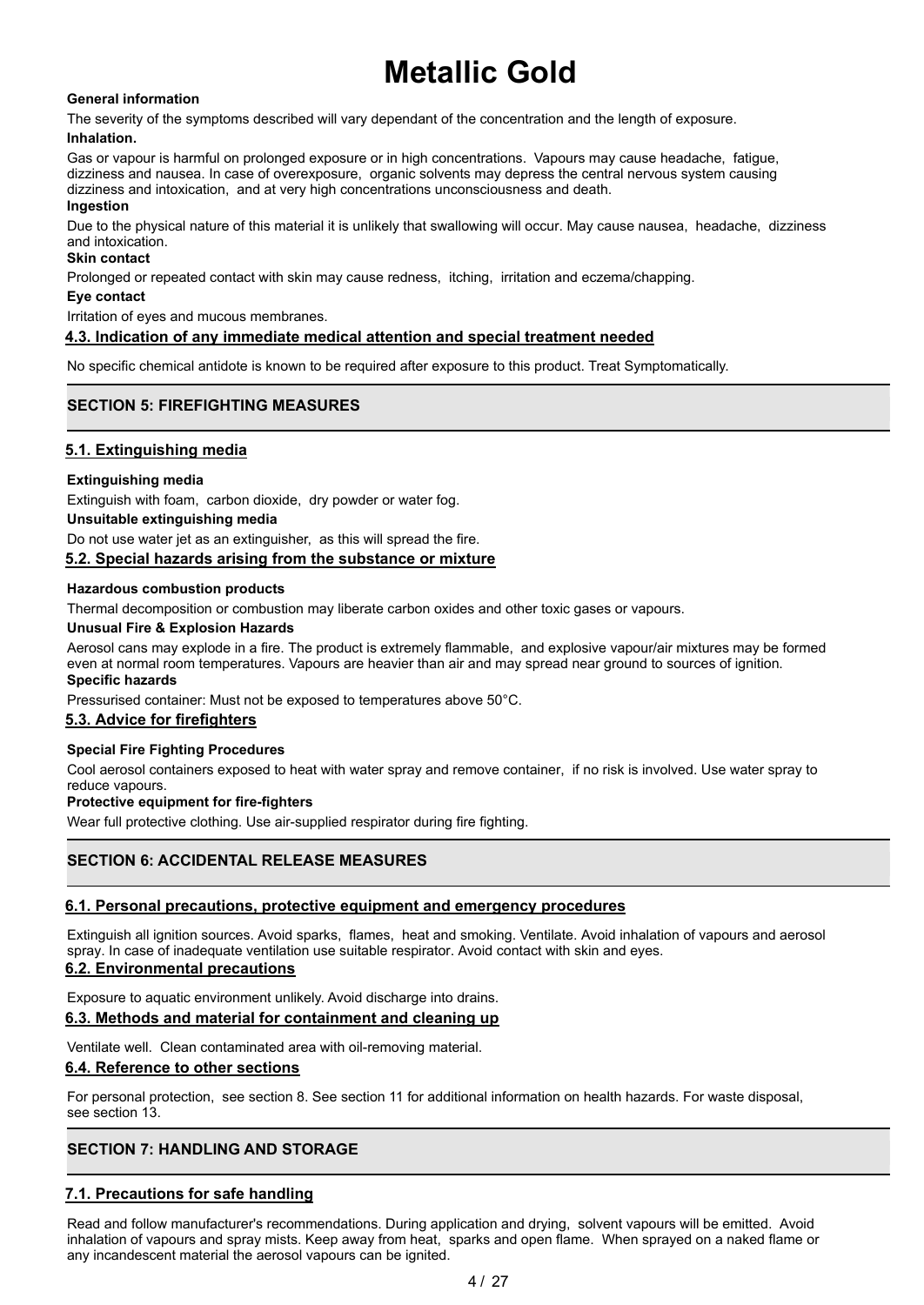## **7.2. Conditions for safe storage, including any incompatibilities**

Aerosol cans: Must not be exposed to direct sunlight or temperatures above 50°C. Keep away from heat, sparks and open flame. Store in a cool and well-ventilated place.

## **7.3. Specific end use(s)**

Paint.

## **SECTION 8: EXPOSURE CONTROLS/PERSONAL PROTECTION**

## **8.1. Control parameters**

| <b>Name</b>            | <b>STD</b> |                      | TWA - 8 Hrs  |                       | STEL - 15 Min           | <b>Notes</b> |
|------------------------|------------|----------------------|--------------|-----------------------|-------------------------|--------------|
| 1.2.4-TRIMETHYLBENZENE | WEL        | $\sqrt{25}$ ppm      | 125 mg/m $3$ |                       |                         |              |
| <b>ACETONE</b>         | WEL        | $500$ ppm            | 1210 $mg/m3$ | $\overline{1500}$ ppm | $\overline{3620}$ mg/m3 |              |
| <b>BUTANE</b>          | WEL        | $.600$ ppm           | 1450 mg/m3   | $750$ ppm             | 1810 mg/m3              |              |
| <b>COPPER</b>          | <b>WEL</b> |                      | mg/m3        |                       | 2 $mg/m3$               | as Cu        |
| ETHYLBENZENE           | WEL        | $\overline{100}$ ppm | 441 mg/m3    | $125$ ppm             | 552 mg/m3               | <b>Sk</b>    |
| <b>XYLENE</b>          | WEL        | $50$ ppm             | 220 mg/m3    | $\overline{100}$ ppm  | 441 mg/m3               | Sk           |

WEL = Workplace Exposure Limit.

Sk = Can be absorbed through skin.

## **8.2. Exposure controls**

## **Protective equipment**



### **Respiratory equipment**

Must not be handled in confined space without sufficient ventilation. If ventilation is insufficient, suitable respiratory protection must be provided. Contains low-boiling liquids. Use an air-supplied respirator, if necessary. **Hand protection**

#### Skin irritation is not anticipated when used normally. For prolonged or repeated skin contact use suitable protective gloves. (conforming to standard EN 374) Use protective gloves made of: Butyl rubber. Nitrile. Be aware that the liquid may penetrate the gloves. Frequent change is advisable.

#### **Eye protection**

Wear approved chemical safety goggles where eye exposure is reasonably probable. (conforming to standard EN 166) **Hygiene measures**

When using do not eat, drink or smoke. Wash promptly if skin becomes wet or contaminated. Wash hands at the end of each work shift and before eating, smoking and using the toilet. Promptly remove non-impervious clothing that becomes contaminated.

#### **Thermal hazards**

Contains petroleum gas, liquefied. Contact with liquid form may cause frostbite.

## **SECTION 9: PHYSICAL AND CHEMICAL PROPERTIES**

## **9.1. Information on basic physical and chemical properties**

| Appearance                                                                   | Aerosol.                                            |
|------------------------------------------------------------------------------|-----------------------------------------------------|
| <b>Colour</b>                                                                | Misc. colours.                                      |
| <b>Odour</b>                                                                 | Organic solvents.                                   |
| <b>Solubility</b>                                                            | Immiscible with water Soluble in: Organic solvents. |
| Initial boiling point and boiling $-42\degree$ C - 0 $\degree$ C @ 760 mm Hg |                                                     |
| range                                                                        |                                                     |
|                                                                              | (petroleum gas)                                     |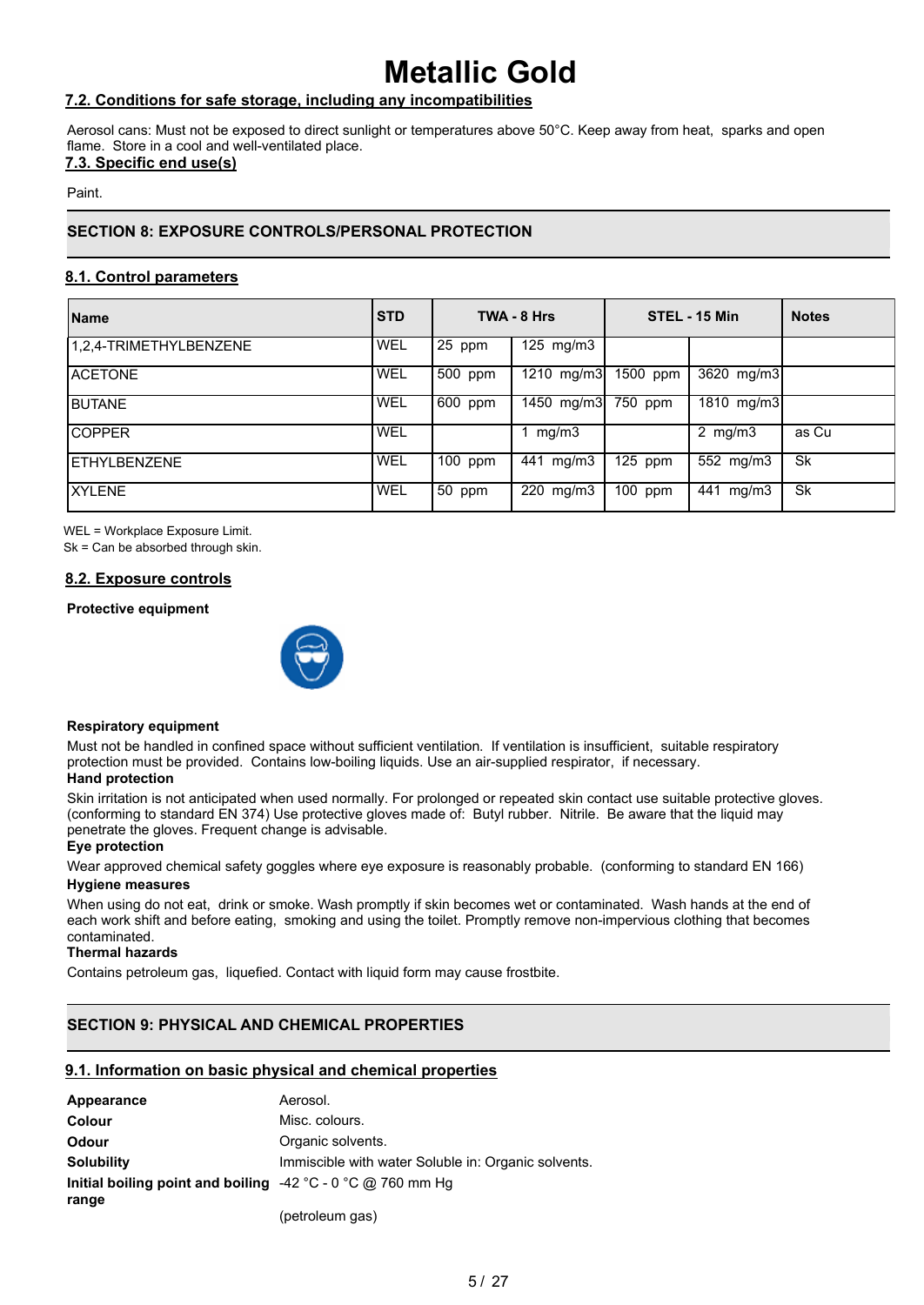| Melting point (°C)                                                  |                                                                                                                       |
|---------------------------------------------------------------------|-----------------------------------------------------------------------------------------------------------------------|
| Not available.                                                      |                                                                                                                       |
|                                                                     | Technically not feasible.                                                                                             |
| <b>Relative density</b>                                             | ~ 0.85                                                                                                                |
| Vapour density (air=1)                                              | >1                                                                                                                    |
|                                                                     | Vapours are heavier than air and may spread near ground to sources of ignition.                                       |
| Vapour pressure                                                     | > 1000 mbar @ 20 °C                                                                                                   |
|                                                                     | (petroleum gas)                                                                                                       |
| <b>Evaporation rate</b>                                             |                                                                                                                       |
| No information available.                                           |                                                                                                                       |
|                                                                     | The product contains volatile organic compounds (VOC) which will evaporate easily from all<br>surfaces.               |
| pH-Value, Conc. Solution                                            |                                                                                                                       |
| Not relevant                                                        |                                                                                                                       |
|                                                                     | The product is insoluble in water.                                                                                    |
| <b>Viscosity</b>                                                    |                                                                                                                       |
| No information available.                                           |                                                                                                                       |
| <b>Flash point</b>                                                  | <-60°C CC (Closed cup).                                                                                               |
|                                                                     | (petroleum gas)                                                                                                       |
| Auto Ignition Temperature ( $^{\circ}$ C) ~ 450 $^{\circ}$ C        |                                                                                                                       |
|                                                                     | (petroleum gas)                                                                                                       |
| Flammability Limit - Lower(%)                                       | 2%                                                                                                                    |
|                                                                     | (petroleum gas)                                                                                                       |
| <b>Flammability Limit - Upper(%)</b>                                | 10 %                                                                                                                  |
|                                                                     | (petroleum gas)                                                                                                       |
| <b>Partition Coefficient</b><br>(N-Octanol/Water)<br>Not available. |                                                                                                                       |
| <b>Explosive properties</b>                                         |                                                                                                                       |
| Not considered to be explosive.                                     |                                                                                                                       |
| Explosive under influence of flame.                                 |                                                                                                                       |
|                                                                     | The product is extremely flammable, and explosive vapour/air mixtures may be formed even at normal room temperatures. |
| <b>Oxidising properties</b>                                         |                                                                                                                       |
| Does not meet the criteria for oxidising.                           |                                                                                                                       |
| 9.2. Other information                                              |                                                                                                                       |
| <b>Volatility Description</b>                                       | Highly volatile.                                                                                                      |

## **SECTION 10: STABILITY AND REACTIVITY**

## **10.1. Reactivity**

No specific reactivity hazards associated with this product.

## **10.2. Chemical stability**

Stable under normal temperature conditions and recommended use.

## **10.3. Possibility of hazardous reactions**

Not applicable. **Hazardous Polymerisation** Will not polymerise.

## **10.4. Conditions to avoid**

When sprayed on a naked flame or any incandescent material the aerosol vapours can be ignited. Avoid heat, flames and other sources of ignition. Aerosol containers can explode when heated, due to excessive pressure build-up. Avoid exposure to high temperatures or direct sunlight.

## **10.5. Incompatible materials**

#### **Materials To Avoid**

Strong oxidising substances.

### **10.6. Hazardous decomposition products**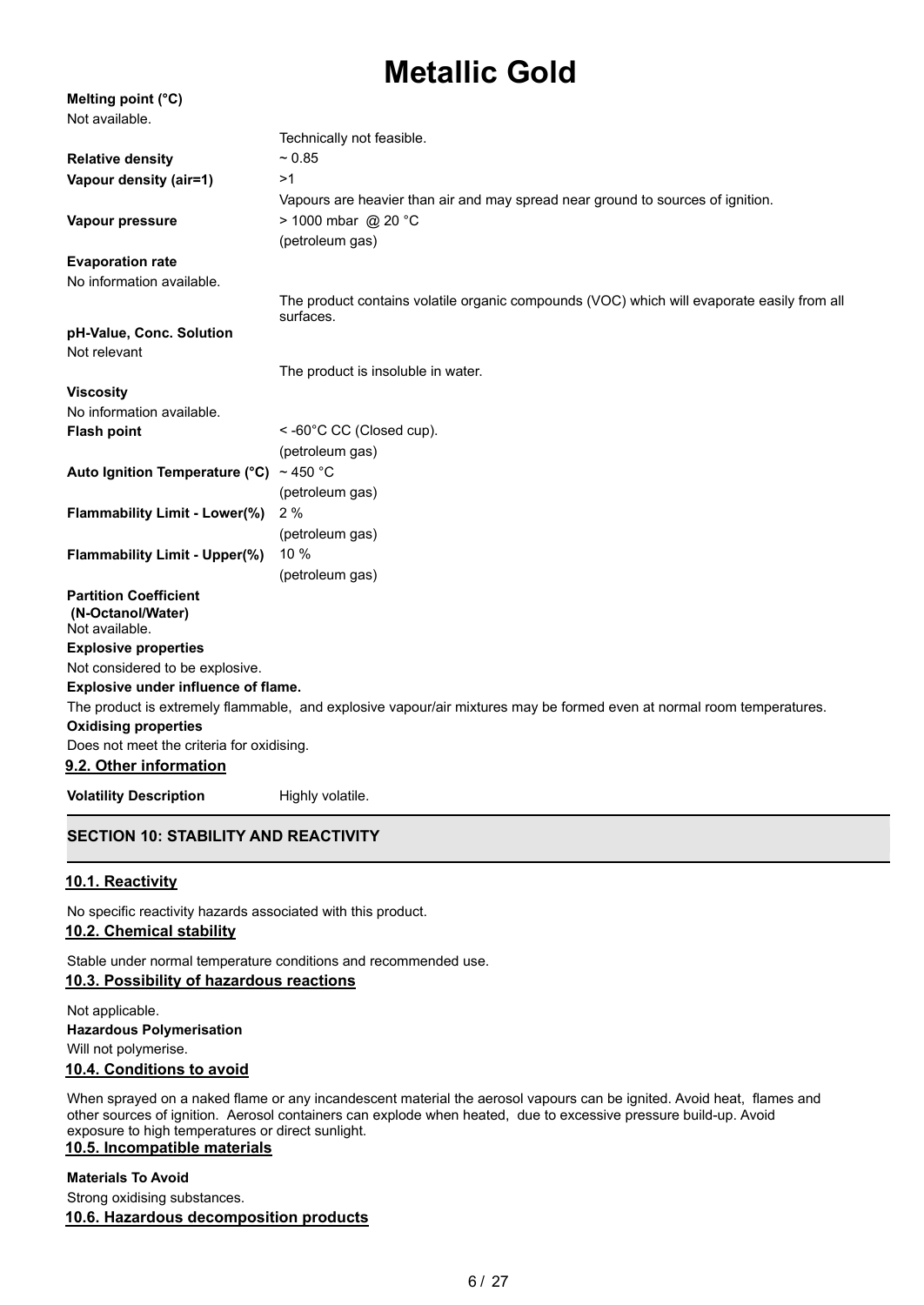None at ambient temperatures. Thermal decomposition or combustion may liberate carbon oxides and other toxic gases or vapours.

## **SECTION 11: TOXICOLOGICAL INFORMATION**

## **11.1. Information on toxicological effects**

## **Acute toxicity:**

**Acute Toxicity (Oral LD50)** Not determined. Based on available data the classification criteria are not met. **Acute Toxicity (Dermal LD50)** Not determined. Based on available data the classification criteria are not met. **Acute Toxicity (Inhalation LC50)** Not determined. Acute Tox. 4 Harmful if inhaled.

## **Skin Corrosion/Irritation:**

Acts as a defatting agent on skin. May cause cracking of skin, and eczema.

#### **Serious eye damage/irritation:**

Irritating to eyes. Spray and vapour in the eyes may cause irritation and smarting.

#### **Respiratory or skin sensitisation:**

There is no evidence that the material can lead to respiratory hypersensitivity. Based on available data the classification criteria are not met. Not Sensitising.

#### **Germ cell mutagenicity:**

Does not contain any substances known to be mutagenic.

### **Carcinogenicity:**

Does not contain any substances known to be carcinogenic.

#### **Reproductive Toxicity:**

Does not contain any substances known to be toxic to reproduction.

### **Specific target organ toxicity - single exposure:**

STOT SE 3 Central nervous system depression including narcotic effects such as drowsiness, narcosis, reduced alertness, loss of reflexes, lack of coordination and vertigo.

### **Specific target organ toxicity - repeated exposure:**

Not classified as a specific target organ toxicant after repeated exposure.

### **Aspiration hazard:**

Not relevant, due to the form of the product.

### **Toxicological information on ingredients.**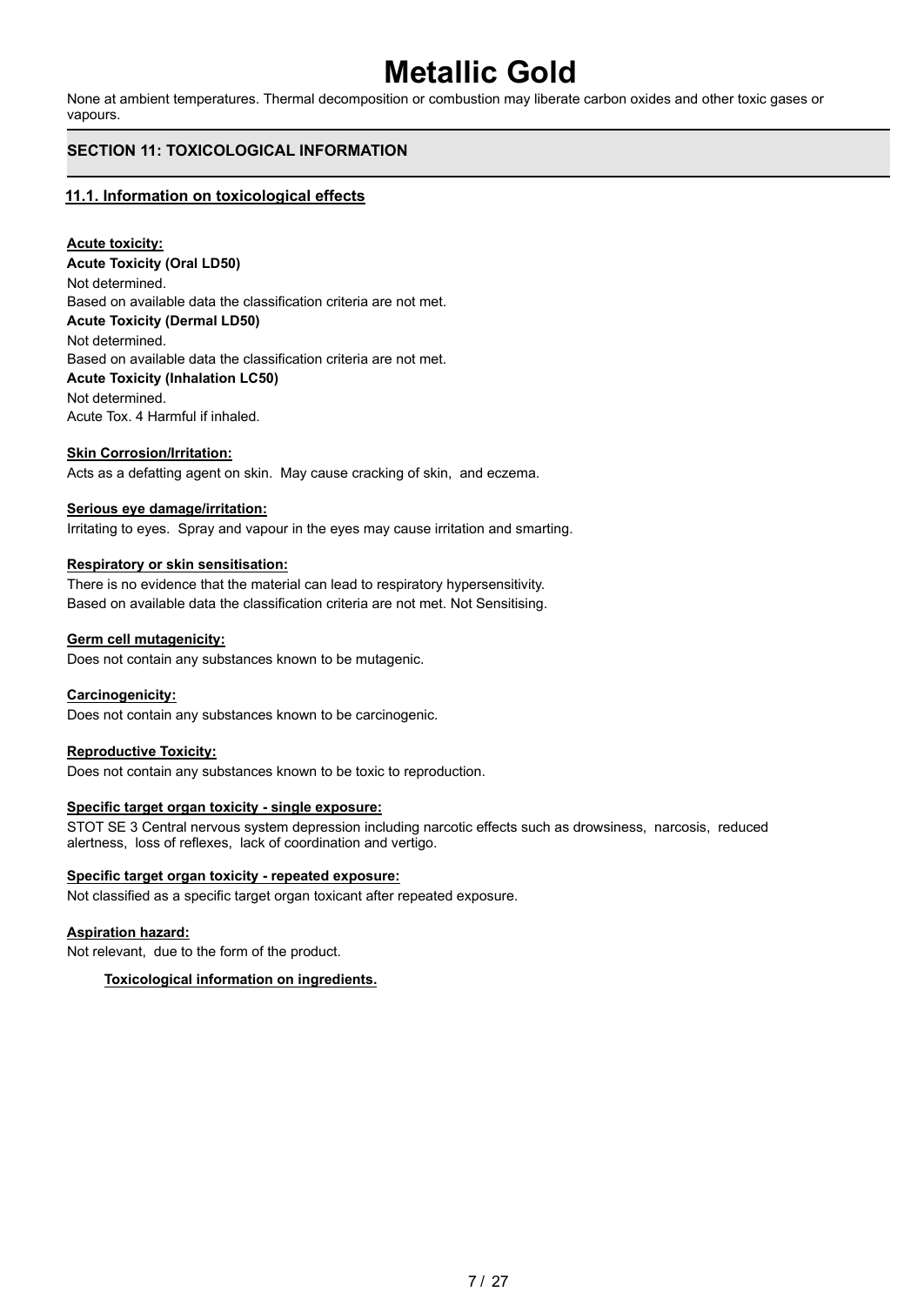## **ZINC POWDER - ZINC DUST (STABILISED) (CAS: 7440-66-6)**

## **Acute toxicity:**

**Acute Toxicity (Oral LD50)** > 2000 mg/kg Rat Based on available data the classification criteria are not met. **Acute Toxicity (Dermal LD50)** No information available. Based on available data the classification criteria are not met.

## **Acute Toxicity (Inhalation LC50)**

> 5.41 mg/l (dust/mist) Rat 4 hours Based on available data the classification criteria are not met.

### **Skin Corrosion/Irritation:**

Not irritating.

## **Serious eye damage/irritation:**

Slightly Irritating.

## **Respiratory or skin sensitisation:**

There is no evidence that the material can lead to respiratory hypersensitivity.

**Skin sensitisation** No information available. Based on available data the classification criteria are not met. Not Sensitising. (read-across approach)

## **Germ cell mutagenicity:**

**Genotoxicity - In Vitro** Bacterial Reverse Mutation Test Negative. This substance has no evidence of mutagenic properties.

## **Carcinogenicity:**

**Carcinogenicity** NOAEL 100 mg/kg/day Oral Human This substance has no evidence of carcinogenic properties.

### **Reproductive Toxicity:**

**Reproductive Toxicity - Fertility** Fertility: NOAEC 7.5 mg/kg/day Oral Rat Based on available data the classification criteria are not met. **Reproductive Toxicity - Development** Teratogenicity: NOAEC 88 mg/kg/day Oral Rat Based on available data the classification criteria are not met.

## **Specific target organ toxicity - single exposure:**

Not classified as a specific target organ toxicant after a single exposure.

### **Specific target organ toxicity - repeated exposure:**

**STOT - Repeated exposure** NOAEL 234 mg/kg Oral Rat REACH dossier information Not classified as a specific target organ toxicant after repeated exposure.

## **Aspiration hazard:**

**Viscosity** Not applicable. Not relevant, due to the form of the product.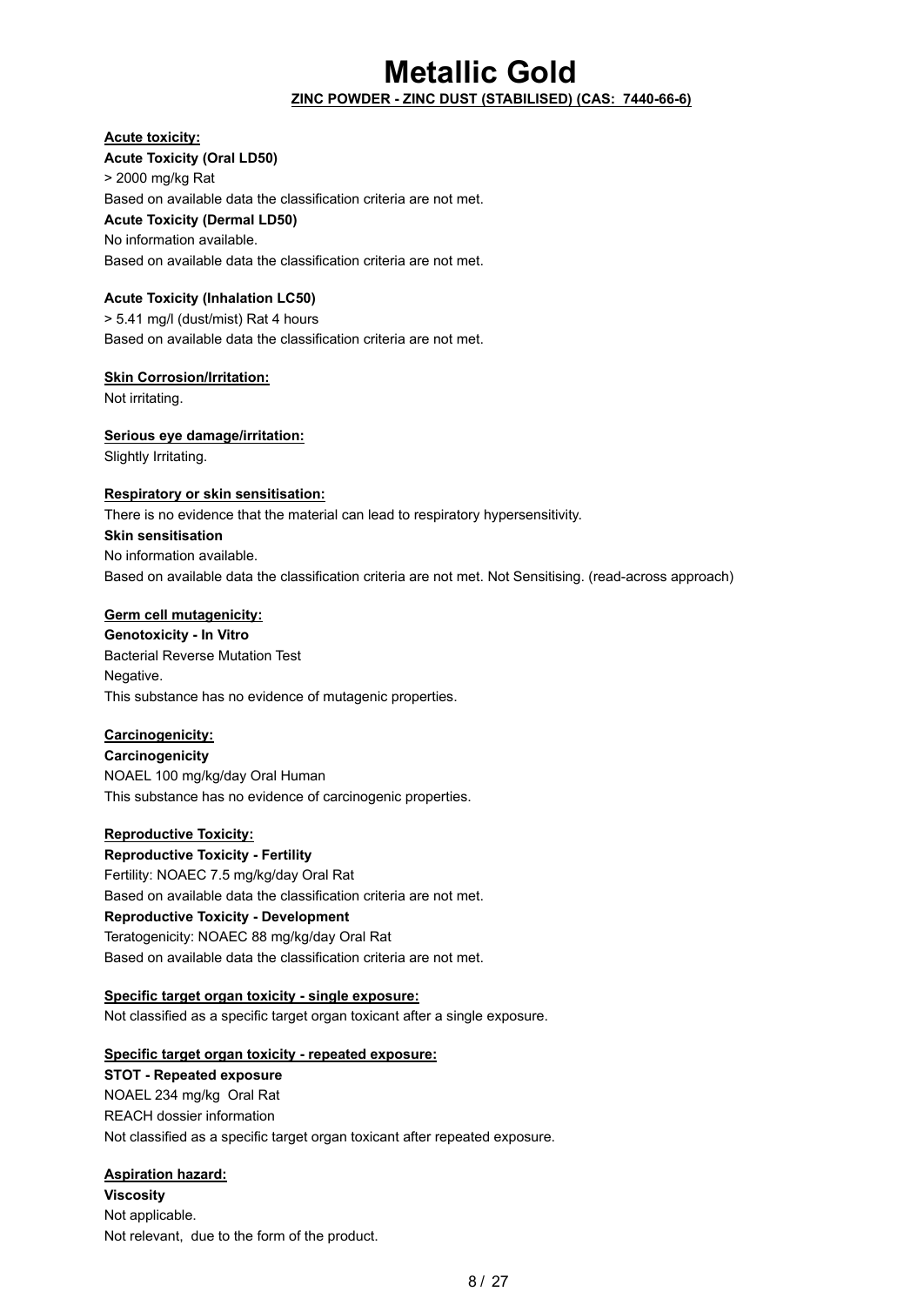**XYLENE (CAS: 1330-20-7)**

## **Acute toxicity:**

**Acute Toxicity (Oral LD50)** 3523 mg/kg Rat Based on available data the classification criteria are not met.

## **Acute Toxicity (Dermal LD50)** > 4200 mg/kg Rabbit

Harmful in contact with skin.

## **Acute Toxicity (Inhalation LC50)**

29 mg/l (vapours) Rat 4 hours Harmful by inhalation.

## **Skin Corrosion/Irritation:**

**Primary dermal irritation index (PDI)** 2.21 Moderately Irritating. **Human Skin Model Test** No information available. **Extreme pH.** Moderate  $pH$  (  $> 2$  and  $< 11.5$ ). Moderately Irritating. Non Corrosive to skin.

## **Serious eye damage/irritation:**

Moderately Irritating.

## **Respiratory or skin sensitisation:**

**Respiratory sensitisation** No information available. There is no evidence that the material can lead to respiratory hypersensitivity. **Skin sensitisation** Local Lymph Node Assay (LLNA) Mouse Based on available data the classification criteria are not met. Not Sensitising.

## **Germ cell mutagenicity:**

**Genotoxicity - In Vitro** Chromosome aberration: Negative. This substance has no evidence of mutagenic properties. **Genotoxicity - In Vivo** Chromosome aberration: Negative. This substance has no evidence of mutagenic properties.

### **Carcinogenicity:**

**Carcinogenicity** NOAEL 1000 mg/kg/day Oral Rat No evidence of carcinogenicity in animal studies

## **Reproductive Toxicity:**

**Reproductive Toxicity - Fertility** Three-generation study: NOAEC 500 ppm Inhalation. Rat No evidence of reproductive toxicity in animal studies **Reproductive Toxicity - Development** Teratogenicity: NOAEC >2000 ppm Inhalation. Rat No evidence of reproductive toxicity in animal studies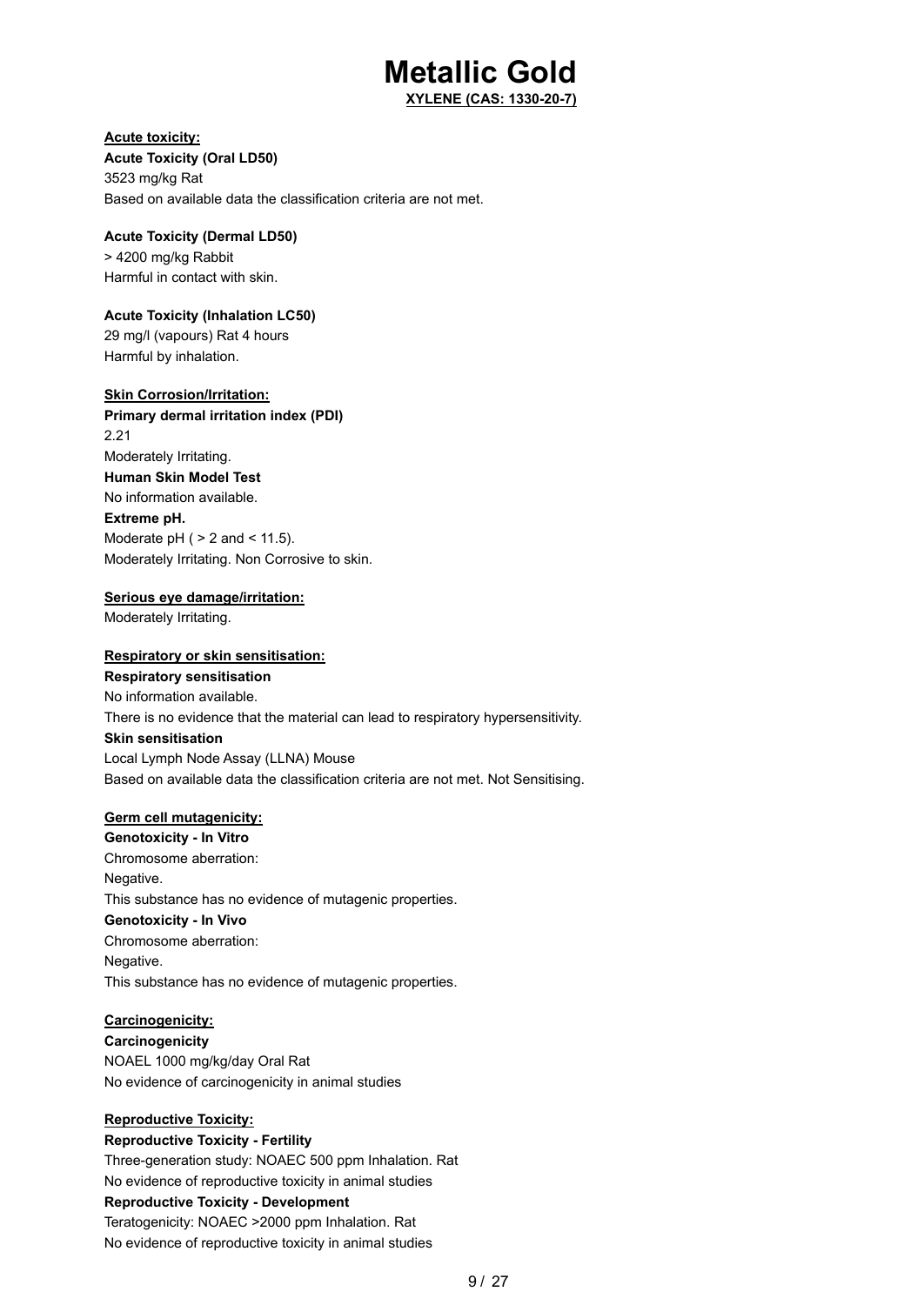## **Specific target organ toxicity - single exposure:**

**STOT - Single exposure** No information available. Not classified as a specific target organ toxicant after a single exposure.

## **Specific target organ toxicity - repeated exposure:**

**STOT - Repeated exposure** NOAEC >500 ppmV/6hr/day Inhalation. Rat Not classified as a specific target organ toxicant after repeated exposure.

## **Aspiration hazard:**

**Viscosity**

Kinematic viscosity <= 20.5 mm2/s. Risk of chemical pneumonia after aspiration.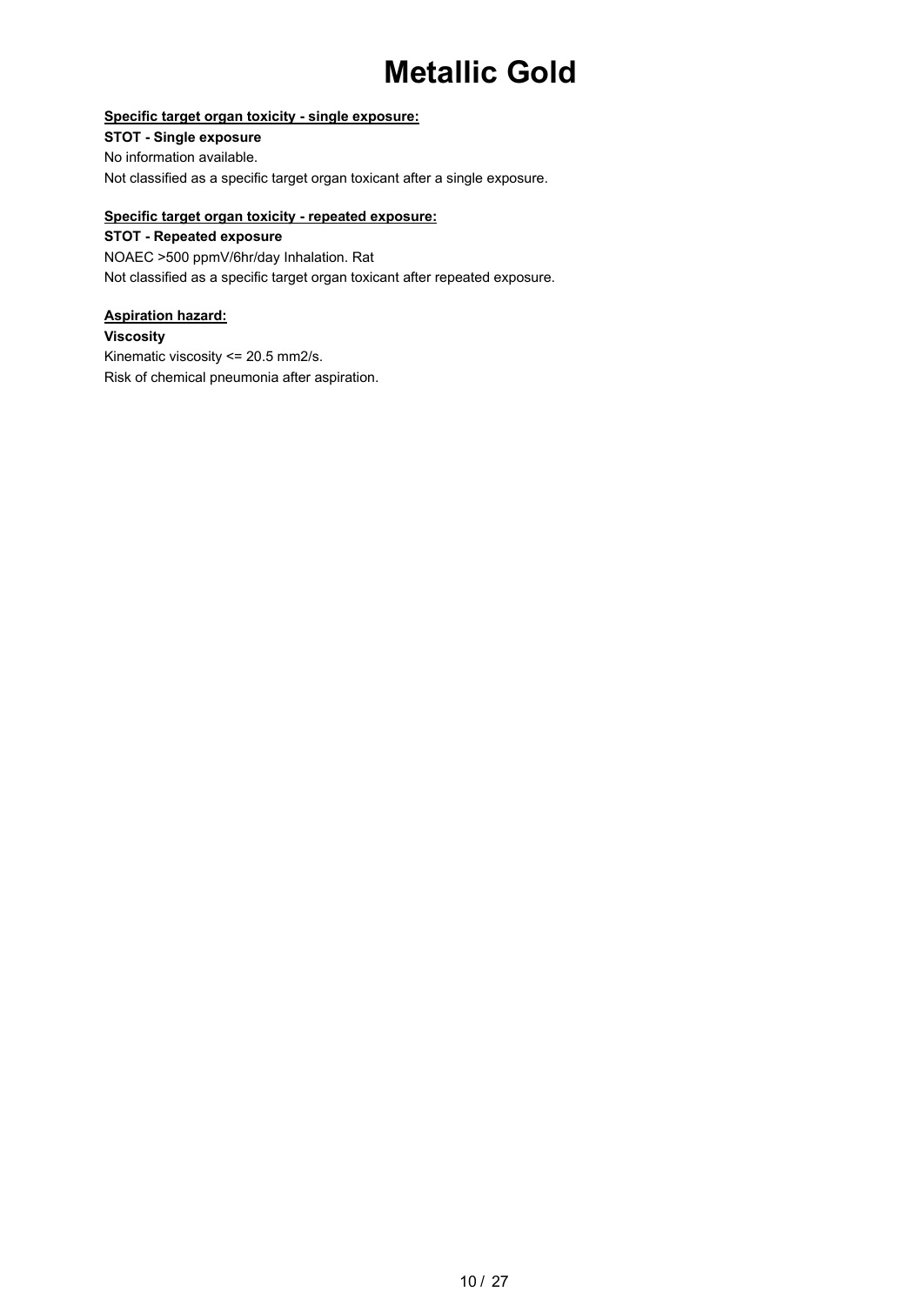**ETHYLBENZENE (CAS: 100-41-4)**

## **Acute toxicity:**

**Acute Toxicity (Oral LD50)**

3500 mg/kg Rat Based on available data the classification criteria are not met.

## **Acute Toxicity (Dermal LD50)**

15400 mg/kg Rabbit Based on available data the classification criteria are not met.

## **Acute Toxicity (Inhalation LC50)**

4000 ppmV (gas) Rat 4 hours Harmful by inhalation.

## **Skin Corrosion/Irritation:**

**Dose** 4 week Rabbit Moderately Irritating. **Extreme pH.** Moderate  $pH$  (  $> 2$  and  $< 11.5$ ). Non Corrosive to skin.

## **Serious eye damage/irritation:**

Slightly Irritating.

## **Respiratory or skin sensitisation:**

**Respiratory sensitisation** No information available. There is no evidence that the material can lead to respiratory hypersensitivity. Epidemiological studies have shown no evidence of skin sensitisation.

### **Germ cell mutagenicity:**

**Genotoxicity - In Vitro** Gene Mutation: Negative. This substance has no evidence of mutagenic properties. **Genotoxicity - In Vivo** DNA damage and/or repair: Negative. This substance has no evidence of mutagenic properties.

### **Carcinogenicity:**

**Carcinogenicity** NOAEL 250 ppm Inhalation. Rat Based on available data the classification criteria are not met.

## **Reproductive Toxicity:**

**Reproductive Toxicity - Fertility** Two-generation study: NOAEC 500 ppm Inhalation. Rat This substance has no evidence of toxicity to reproduction. **Reproductive Toxicity - Development** Developmental toxicity: NOAEC 500 ppm Inhalation. Rat Based on available data the classification criteria are not met.

## **Specific target organ toxicity - single exposure:**

**STOT - Single exposure** No information available.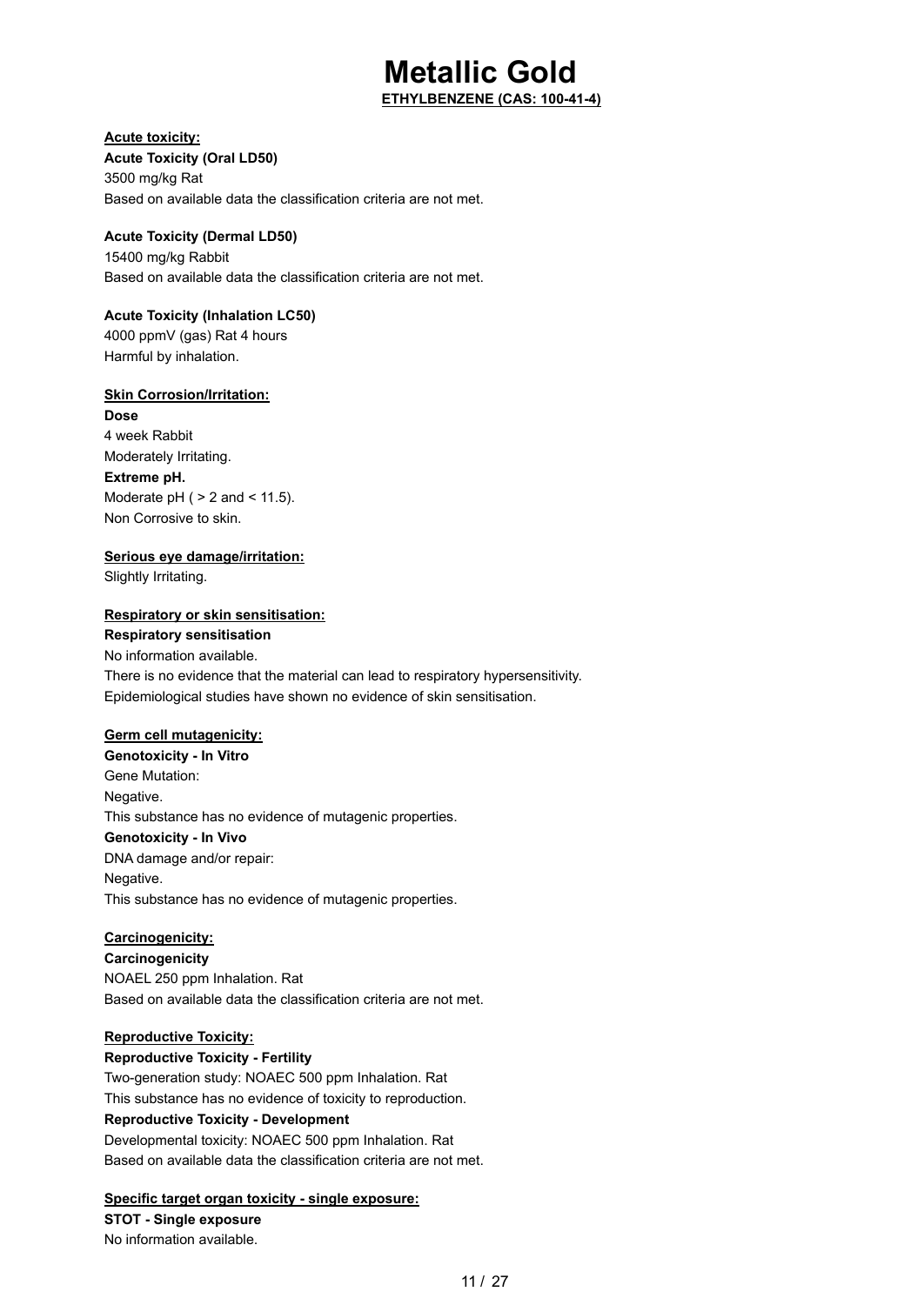Not classified as a specific target organ toxicant after a single exposure.

## **Specific target organ toxicity - repeated exposure:**

**STOT - Repeated exposure** NOAEL 75 mg/kg Oral Rat Not classified as a specific target organ toxicant after repeated exposure.

## **Aspiration hazard:**

**Viscosity** Kinematic viscosity <= 20.5 mm2/s. Risk of chemical pneumonia after aspiration.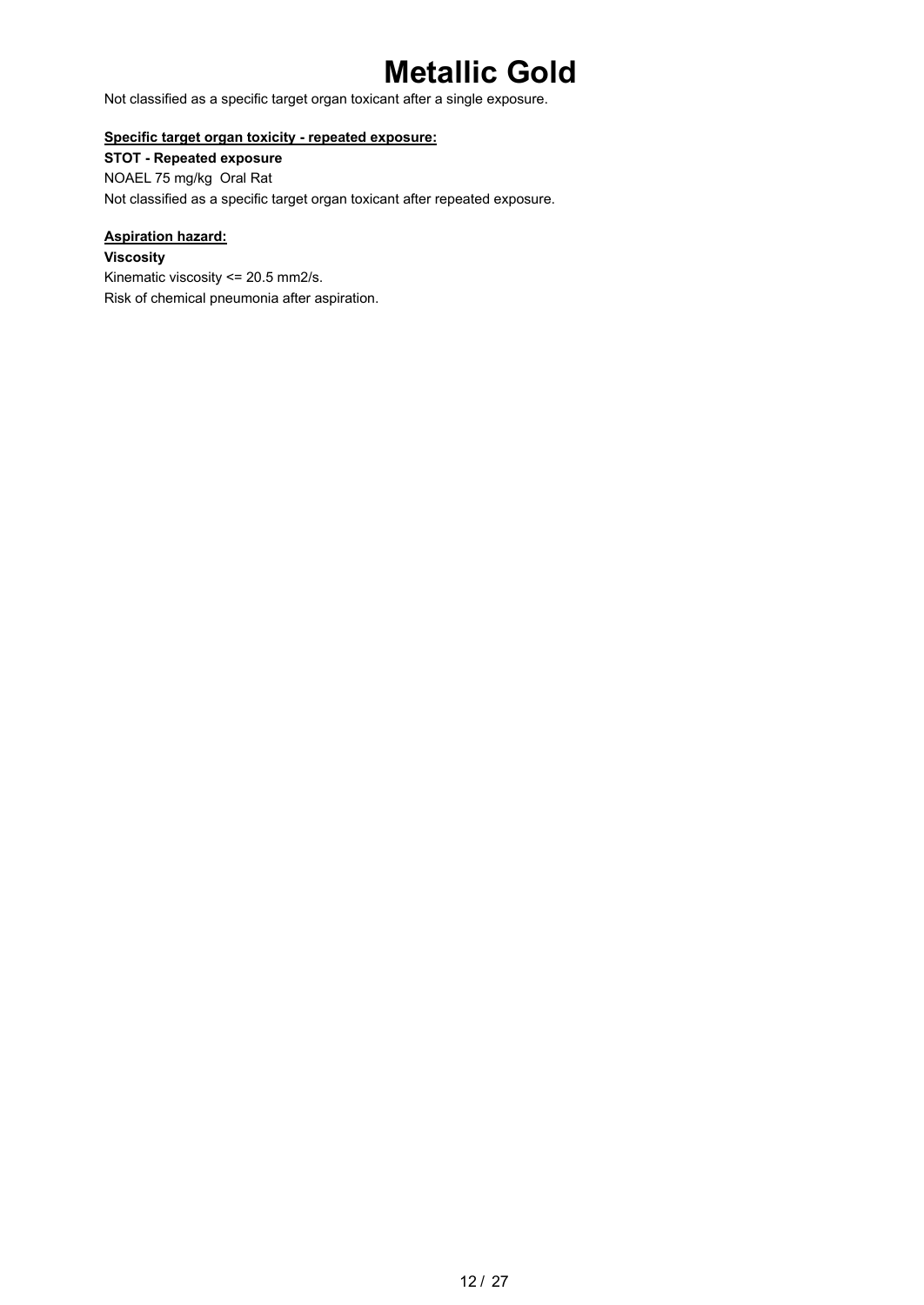**ACETONE (CAS: 67-64-1)**

## **Acute toxicity:**

**Acute Toxicity (Oral LD50)** 5800 mg/kg Rat Based on available data the classification criteria are not met.

## **Acute Toxicity (Dermal LD50)**

> 15800 mg/kg Rabbit Based on available data the classification criteria are not met.

## **Acute Toxicity (Inhalation LC50)**

76 mg/l (vapours) Rat 4 hours Based on available data the classification criteria are not met.

### **Skin Corrosion/Irritation:**

**Dose** 0.01 ml 3 day Guinea Pig **Erythema\eschar score** No erythema (0). **Oedema score** No oedema (0). May cause defatting of the skin, but is not an irritant. Based on available data the classification criteria are not met. **Extreme pH.** Moderate  $pH$  (  $> 2$  and  $< 11.5$ ).

Non Corrosive to skin.

## **Serious eye damage/irritation:**

Draize test: Irritating to eyes.

## **Respiratory or skin sensitisation:**

**Respiratory sensitisation** Guinea Pig Guinea pig maximization test (GPMT): Not sensitising. Based on available data the classification criteria are not met. **Skin sensitisation** Guinea pig maximization test (GPMT): Guinea Pig Not Sensitising.

## **Germ cell mutagenicity:**

**Genotoxicity - In Vitro** Bacterial Reverse Mutation Test Negative. Based on available data the classification criteria are not met. This substance has no evidence of mutagenic properties.

### **Carcinogenicity:**

**Carcinogenicity** NOAEL ~4000 mg/kg/day Dermal Mouse Estimated Value No evidence of carcinogenicity in animal studies

## **Reproductive Toxicity:**

**Reproductive Toxicity - Fertility** NOAEC >4858 mg/kg/day Oral Mouse This substance has no evidence of toxicity to reproduction. Based on available data the classification criteria are not met. **Reproductive Toxicity - Development** Teratogenicity: NOAEC 11000 ppm Inhalation. Rat No evidence of reproductive toxicity in animal studies Based on available data the classification criteria are not met.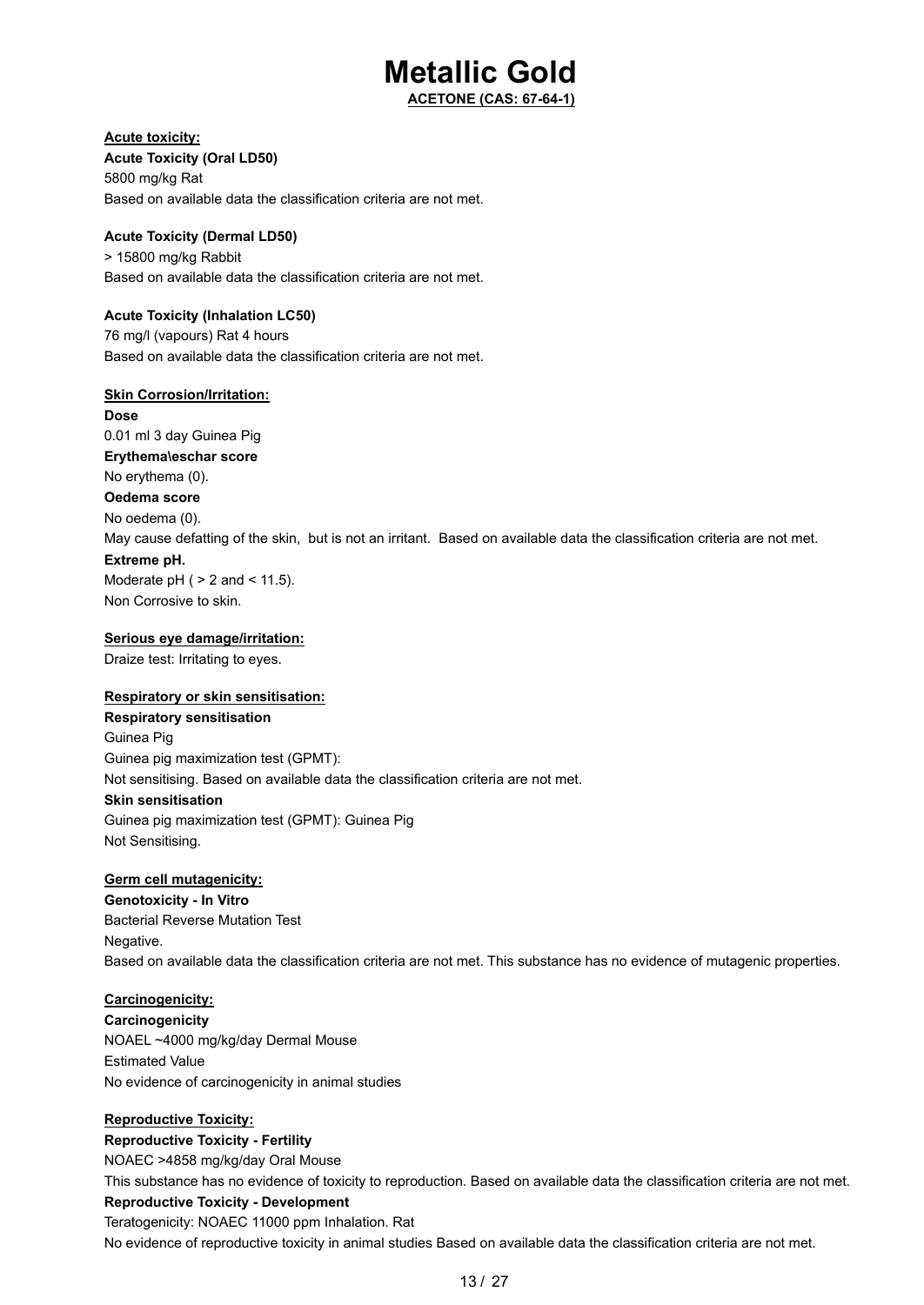## **Specific target organ toxicity - single exposure:**

STOT SE 3 Central nervous system depression including narcotic effects such as drowsiness, narcosis, reduced alertness, loss of reflexes, lack of coordination and vertigo.

## **Specific target organ toxicity - repeated exposure:**

Not classified as a specific target organ toxicant after repeated exposure.

### **Aspiration hazard:**

**Viscosity** Not applicable. Not anticipated to present an aspiration hazard based on chemical structure.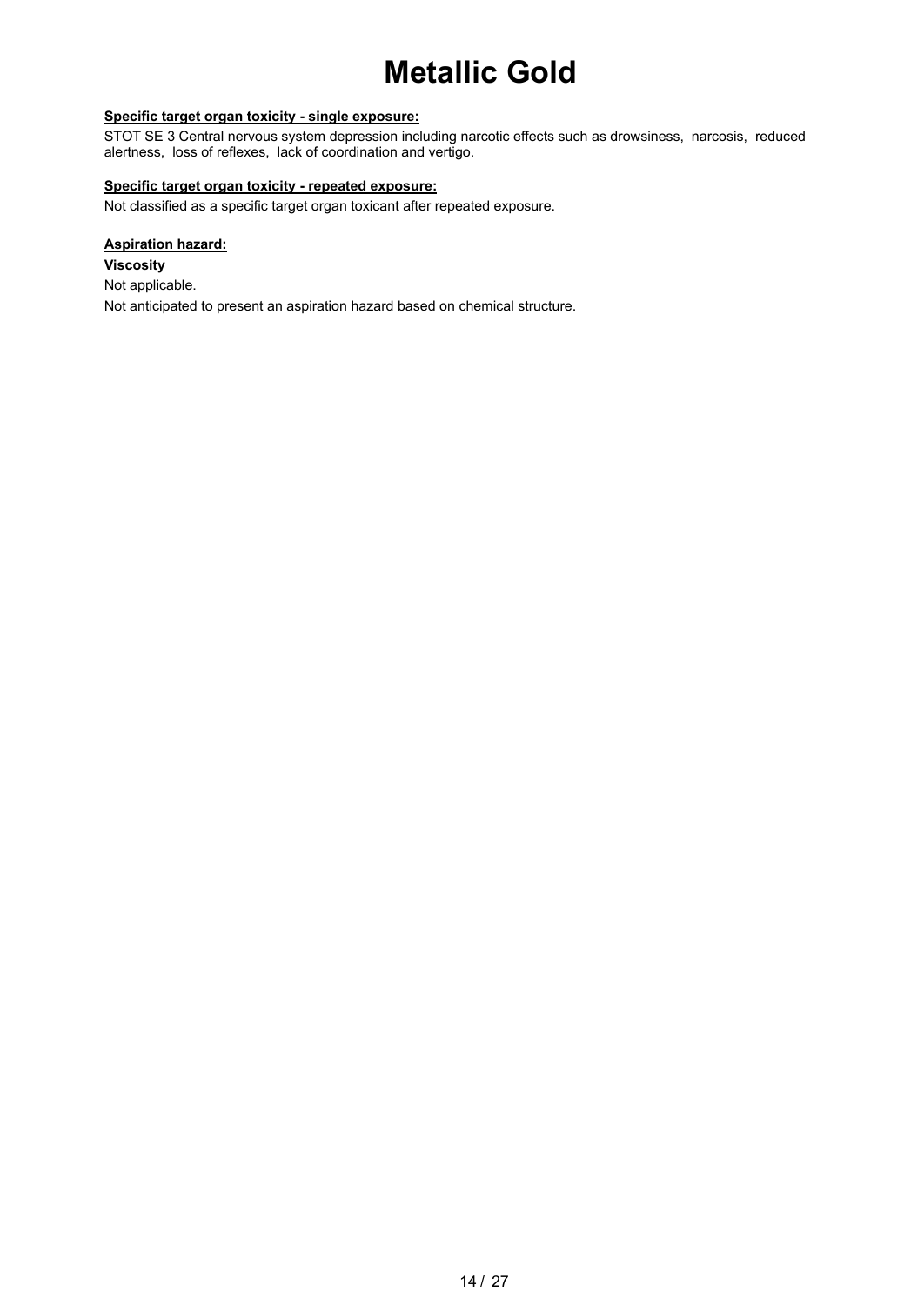## **Metallic Gold 1,2,4-TRIMETHYLBENZENE (CAS: 95-63-6)**

## **Acute toxicity:**

**Acute Toxicity (Oral LD50)** 6000 mg/kg Rat REACH dossier information Based on available data the classification criteria are not met.

## **Acute Toxicity (Dermal LD50)**

> 3440 mg/kg Rat REACH dossier information Based on available data the classification criteria are not met.

## **Acute Toxicity (Inhalation LC50)**

10.2 mg/l (vapours) Rat 4 hours REACH dossier information Harmful by inhalation.

## **Skin Corrosion/Irritation:**

**Dose** 0.5 ml 4 hr Rabbit **Erythema\eschar score** Well defined erythema (2).

## **Oedema score**

No oedema (0). REACH dossier information Irritating.

## **Serious eye damage/irritation:**

Slightly Irritating.

## **Respiratory or skin sensitisation:**

## **Respiratory sensitisation** No information available. There is no evidence that the material can lead to respiratory hypersensitivity. **Skin sensitisation** Guinea pig maximization test (GPMT): Guinea Pig Not Sensitising.

## **Germ cell mutagenicity:**

**Genotoxicity - In Vitro** Bacterial Reverse Mutation Test REACH dossier information Negative. This substance has no evidence of mutagenic properties. **Genotoxicity - In Vivo** Chromosome aberration: REACH dossier information Negative. This substance has no evidence of mutagenic properties.

## **Reproductive Toxicity:**

**Reproductive Toxicity - Fertility** Two-generation study: NOAEC 500 ppm Inhalation. Rat REACH dossier information No evidence of reproductive toxicity in animal studies **Reproductive Toxicity - Development** Developmental toxicity: NOAEC 300 ppm Inhalation. Rat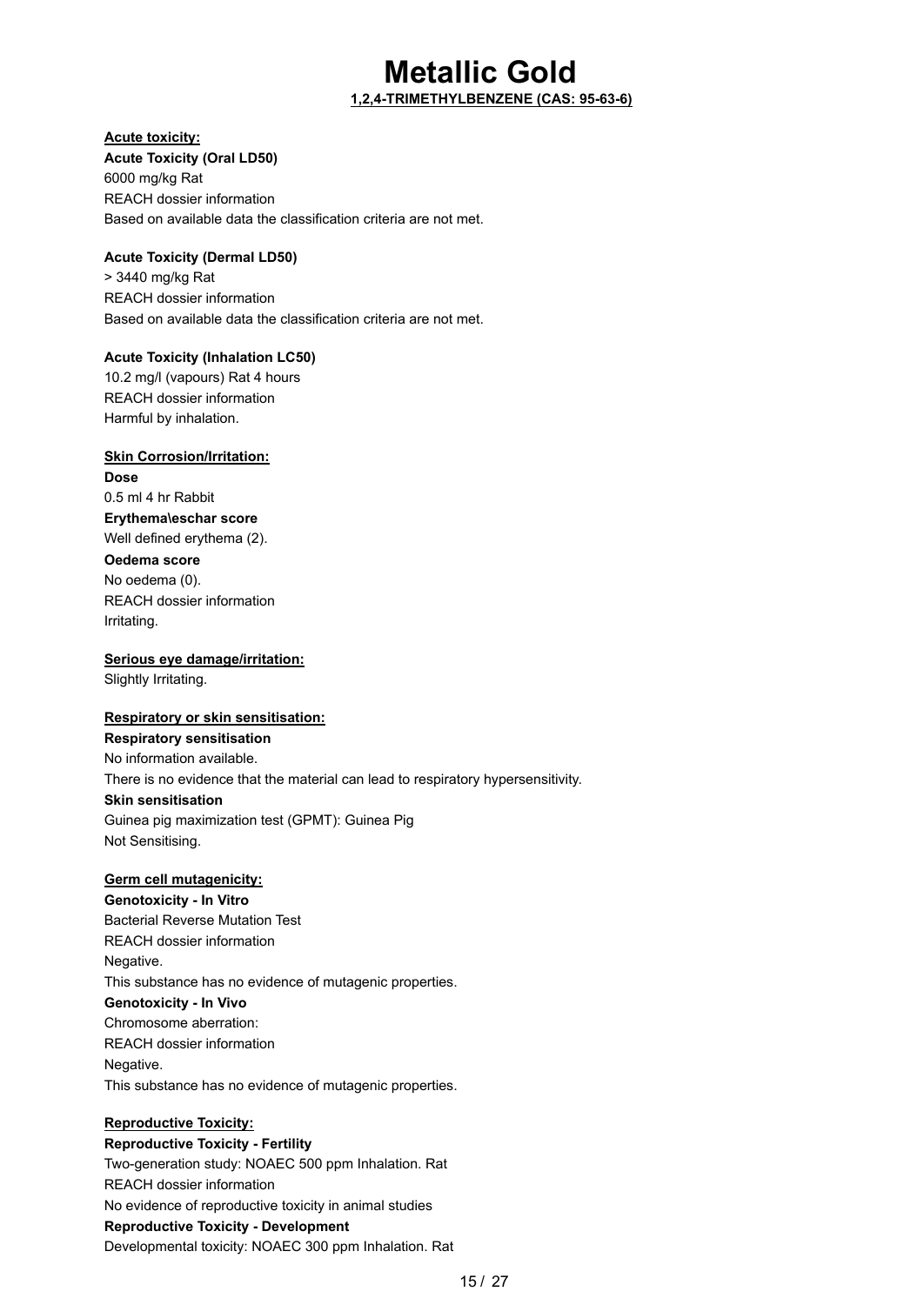REACH dossier information Based on available data the classification criteria are not met.

## **Specific target organ toxicity - single exposure:**

**STOT - Single exposure** No information available. Irritating to respiratory system. Respiratory irritant effects that impair function with symptoms such as cough, pain, choking, and breathing difficulties.

## **Specific target organ toxicity - repeated exposure:**

**STOT - Repeated exposure** NOAEC 1.8 mg/l/6hr/day Inhalation. Rat REACH dossier information Not classified as a specific target organ toxicant after repeated exposure.

**Aspiration hazard: Viscosity** Kinematic viscosity <= 20.5 mm2/s. Risk of chemical pneumonia after aspiration.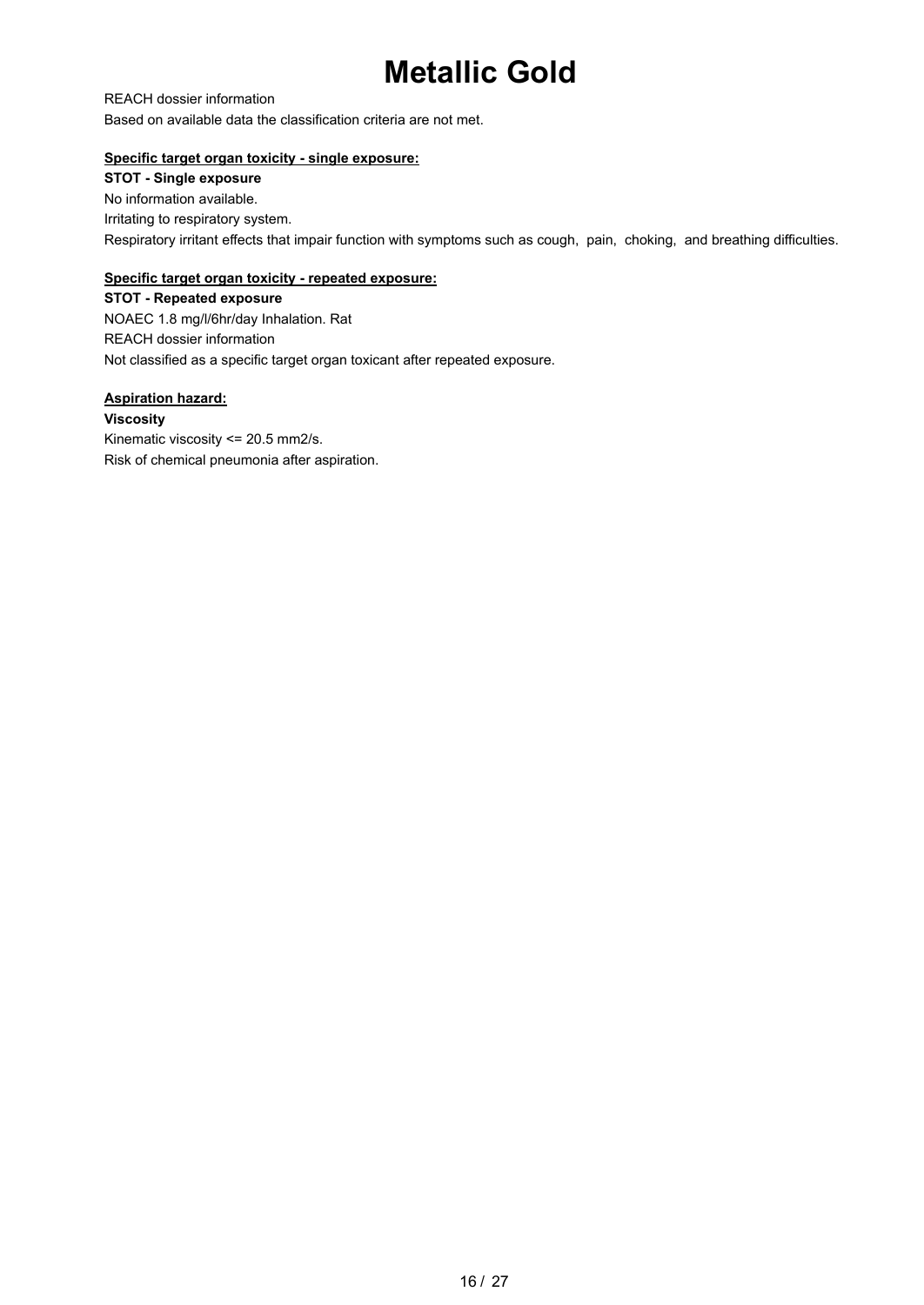## **SOLVENT NAPHTHA, LIGHT AROMATIC (<0.1 % BENZENE) (CAS: 64742-95-6)**

### **Acute toxicity:**

**Acute Toxicity (Oral LD50)** > 5000 mg/kg Rat Based on available data the classification criteria are not met.

## **Acute Toxicity (Dermal LD50)**

> 2000 mg/kg Rabbit Based on available data the classification criteria are not met.

## **Acute Toxicity (Inhalation LC50)**

> 5.61 mg/l (vapours) Rat 4 hours Based on available data the classification criteria are not met.

### **Skin Corrosion/Irritation:**

**Erythema\eschar score**

Well defined erythema (2).

#### **Oedema score**

Slight oedema - edges of area well defined by definite raising (2). Irritating to skin.

### **Serious eye damage/irritation:**

Not Irritating.

### **Respiratory or skin sensitisation:**

There is no evidence that the material can lead to respiratory hypersensitivity.

#### **Skin sensitisation**

Buehler test: Guinea Pig Based on available data the classification criteria are not met. Not Sensitising.

### **Germ cell mutagenicity:**

**Genotoxicity - In Vitro** Bacterial Reverse Mutation Test Negative.

## **Carcinogenicity:**

This substance has no evidence of carcinogenic properties.

## **Reproductive Toxicity:**

#### **Reproductive Toxicity - Fertility**

Two-generation study: NOAEC 20000 mg/kg Inhalation. Rat This substance has no evidence of toxicity to reproduction.

### **Specific target organ toxicity - single exposure:**

Central nervous system depression including narcotic effects such as drowsiness, narcosis, reduced alertness, loss of reflexes, lack of coordination and vertigo. STOT SE 3 May cause drowsiness or dizziness.

### **Specific target organ toxicity - repeated exposure:**

Not classified as a specific target organ toxicant after repeated exposure.

## **Aspiration hazard:**

### **Viscosity**

Kinematic viscosity <= 20.5 mm2/s. Asp. Tox. 1 May be fatal if swallowed and enters airways.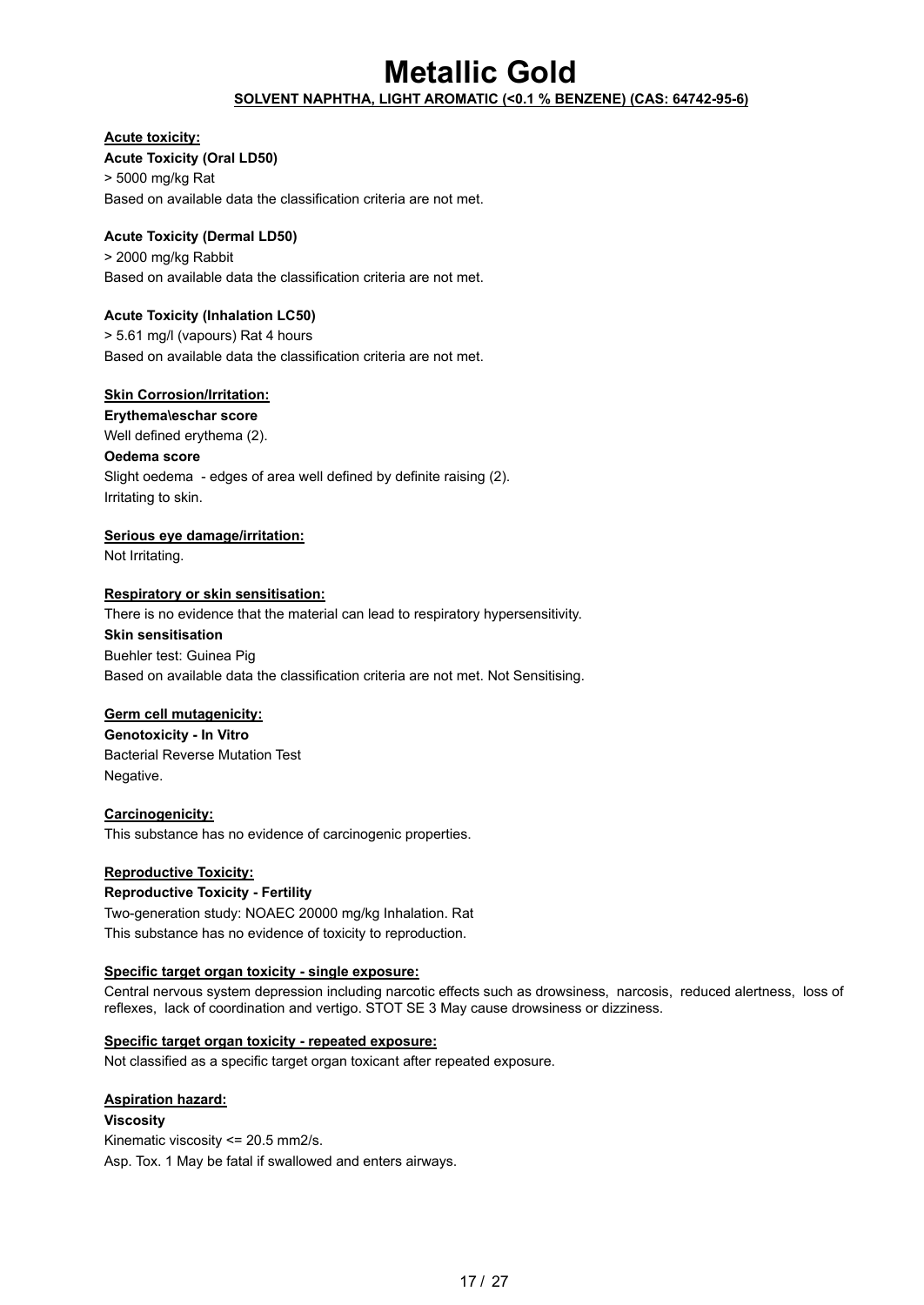**COPPER (CAS: 7440-50-8)**

## **Acute toxicity:**

**Acute Toxicity (Oral LD50)**

> 2500 mg/kg Rat Estimated Value (read-across approach) Based on available data the classification criteria are not met.

## **Acute Toxicity (Dermal LD50)**

> 2000 mg/kg Rat Estimated Value (read-across approach) Based on available data the classification criteria are not met.

### **Acute Toxicity (Inhalation LC50)**

4.74 mg/l (dust/mist) Rat 4 hours Estimated Value (read-across approach) Acute Tox. 4 Harmful if inhaled.

## **Skin Corrosion/Irritation:**

Based on available data the classification criteria are not met. Not irritating.

### **Serious eye damage/irritation:**

Based on available data the classification criteria are not met. Slightly Irritating.

### **Respiratory or skin sensitisation:**

There is no evidence that the material can lead to respiratory hypersensitivity. **Skin sensitisation** Guinea pig maximization test (GPMT): Guinea Pig Based on available data the classification criteria are not met. Not Sensitising.

### **Germ cell mutagenicity:**

**Genotoxicity - In Vitro** Bacterial Reverse Mutation Test Negative. This substance has no evidence of mutagenic properties. **Genotoxicity - In Vivo** DNA damage and/or repair: Negative. This substance has no evidence of mutagenic properties.

### **Carcinogenicity:**

This substance has no evidence of carcinogenic properties.

### **Reproductive Toxicity:**

This substance has no evidence of toxicity to reproduction.

## **Specific target organ toxicity - single exposure:**

Not classified as a specific target organ toxicant after a single exposure.

## **Specific target organ toxicity - repeated exposure:**

Not classified as a specific target organ toxicant after repeated exposure.

## **Aspiration hazard:**

**Viscosity** Not applicable. Not relevant, due to the form of the product.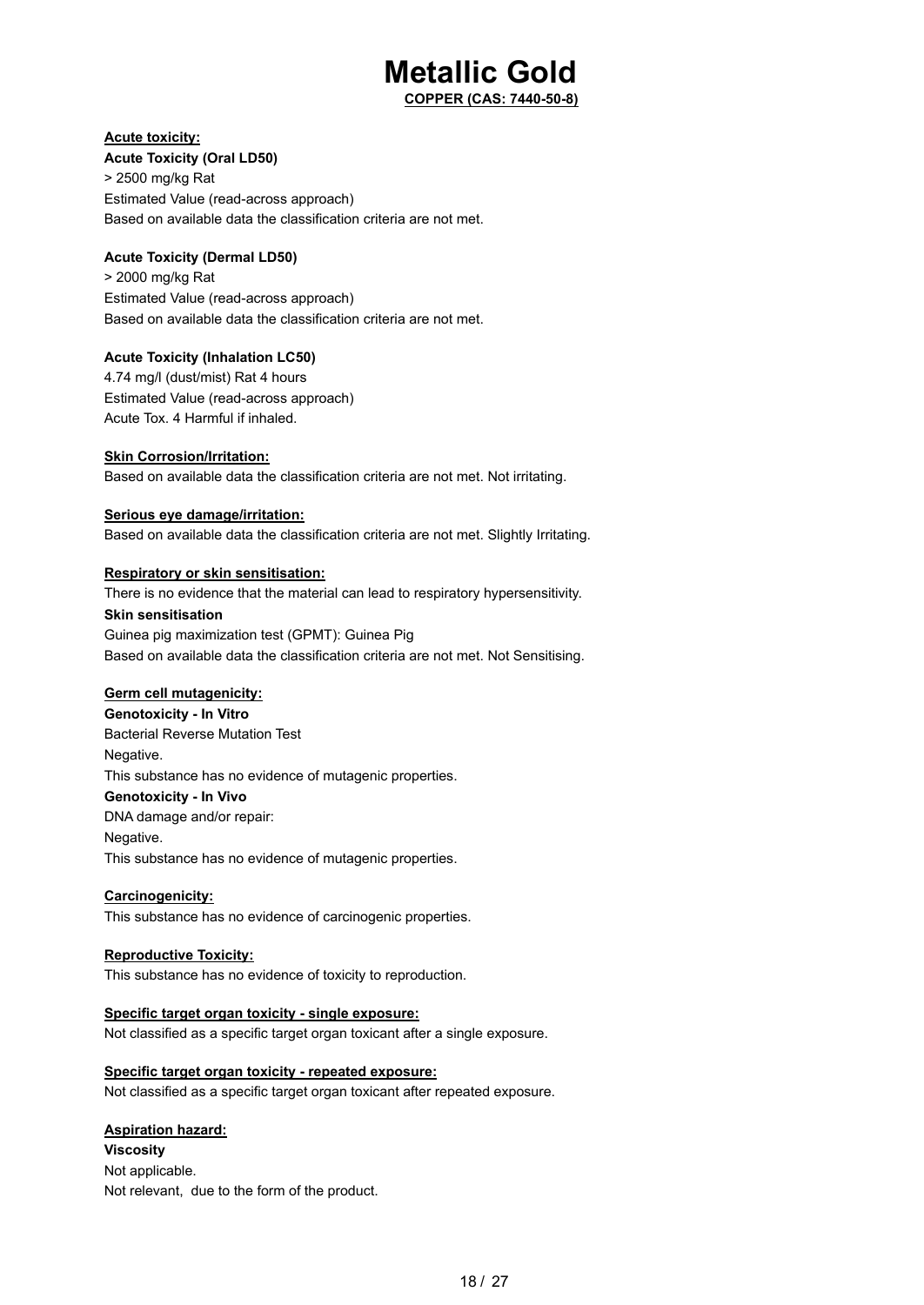## **SECTION 12: ECOLOGICAL INFORMATION**

## **12.1. Toxicity**

### **Acute Fish Toxicity**

The product contains a substance which is harmful to aquatic organisms and which may cause long term adverse effects in the aquatic environment.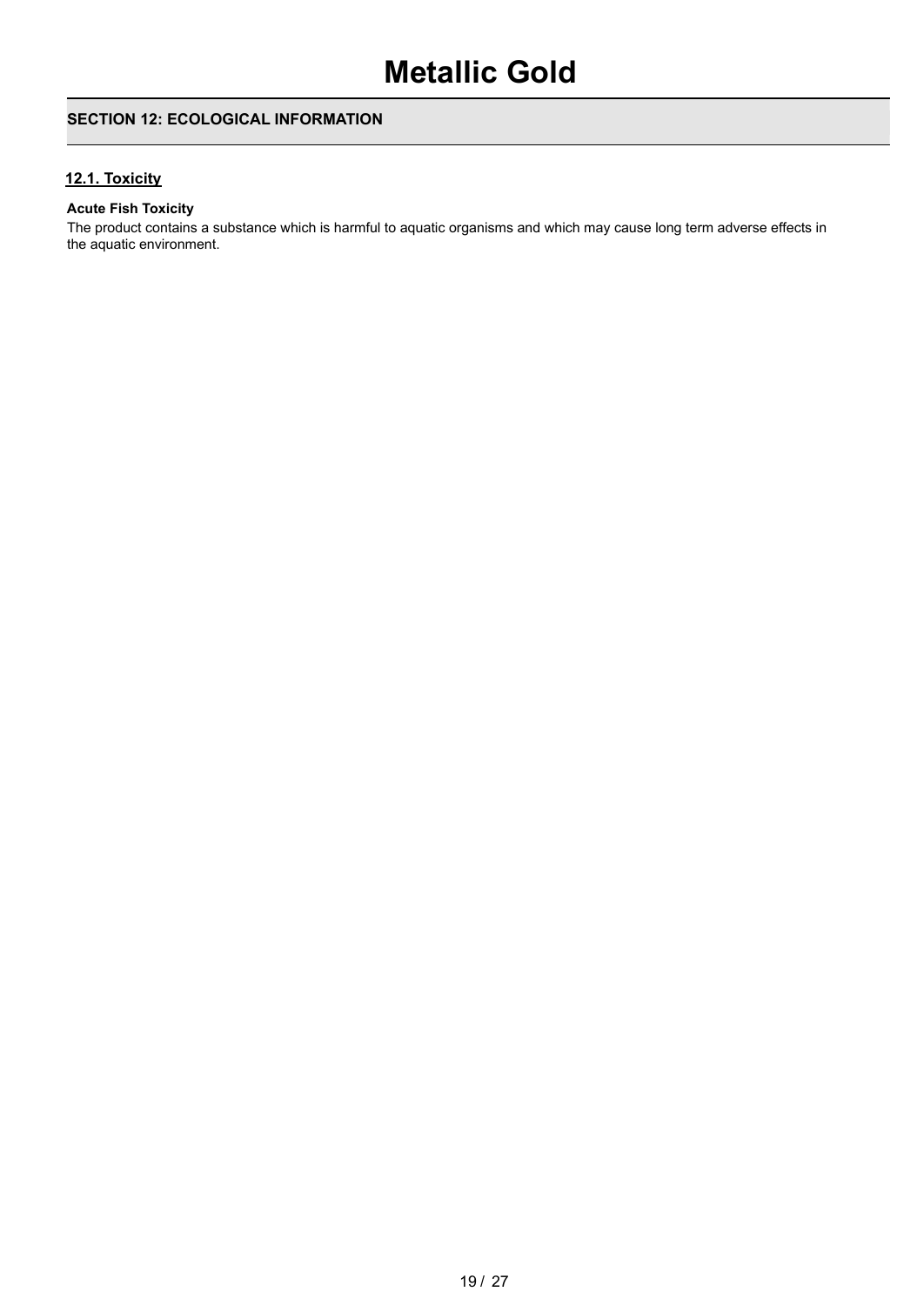#### **Ecological information on ingredients.**

### **ZINC POWDER - ZINC DUST (STABILISED) (CAS: 7440-66-6)**

**Acute Toxicity - Fish** LC50 96 hours 0.33 mg/l Pimephales promelas (Fat-head Minnow) **Acute Toxicity - Aquatic Invertebrates** EC50 48 hours ~ 2 mg/l Daphnia magna **Acute Toxicity - Aquatic Plants** IC50 72 hours 0.136 mg/l Selenastrum capricornutum NOEC 72 hours 0.024 mg/l Selenastrum capricornutum **Acute Toxicity - Microorganisms** EC50 3 hours 5.2 mg/l Activated sludge **Chronic Toxicity - Fish Early life Stage** NOEC 28 days > 0.039 mg/l Onchorhynchus mykiss (Rainbow trout) **Chronic Toxicity - Aquatic Invertebrates** NOEC 21 days 0.1 mg/l Daphnia magna

#### **XYLENE (CAS: 1330-20-7)**

#### **Acute Toxicity - Fish**

LC50 96 hours 2.6 mg/l Onchorhynchus mykiss (Rainbow trout)

**Acute Toxicity - Aquatic Invertebrates**

EC50 24 hours 1 mg/l Daphnia magna

**Acute Toxicity - Aquatic Plants**

EC50 72 hours 2.2 mg/l Selenastrum capricornutum

**Acute Toxicity - Microorganisms**

NOEC 3 hours 157 mg/l Activated sludge

**Chronic Toxicity - Aquatic Invertebrates**

NOEC 21 days 1.57 mg/l Daphnia magna

#### **ETHYLBENZENE (CAS: 100-41-4)**

#### **Acute Toxicity - Fish**

LC50 96 hours 4.2 mg/l Onchorhynchus mykiss (Rainbow trout) **Acute Toxicity - Aquatic Invertebrates** EC50 48 hours ~ 2.1 mg/l Daphnia magna **Acute Toxicity - Aquatic Plants** EC50 72 hours 5.4 mg/l Selenastrum capricornutum

**Acute Toxicity - Microorganisms** EC50 0.5 hours 600 mg/l Activated sludge

#### **ACETONE (CAS: 67-64-1)**

**Acute Fish Toxicity** Not considered toxic to fish. **Acute Toxicity - Fish** LC50 96 hours 5540 mg/l Onchorhynchus mykiss (Rainbow trout) **Acute Toxicity - Aquatic Invertebrates** EC50 48 hours 12700 mg/l Daphnia magna **Acute Toxicity - Aquatic Plants** NOEC 192 hours 530 mg/l Microcystis aeruginosa **Acute Toxicity - Microorganisms** EC12 30 min 61150 mg/l Activated sludge **Chronic Toxicity - Aquatic Invertebrates** NOEC 28 days 2212 mg/l Daphnia magna

#### **1,2,4-TRIMETHYLBENZENE (CAS: 95-63-6)**

**Acute Toxicity - Fish** LC50 96 hours 7.72 mg/l Pimephales promelas (Fat-head Minnow) REACH dossier information **Acute Toxicity - Aquatic Invertebrates** EC50 48 hours 3.6 mg/l Daphnia magna REACH dossier information **Acute Toxicity - Aquatic Plants** EC50 96 hours 2.4 mg/l Freshwater algae Estimated Value REACH dossier information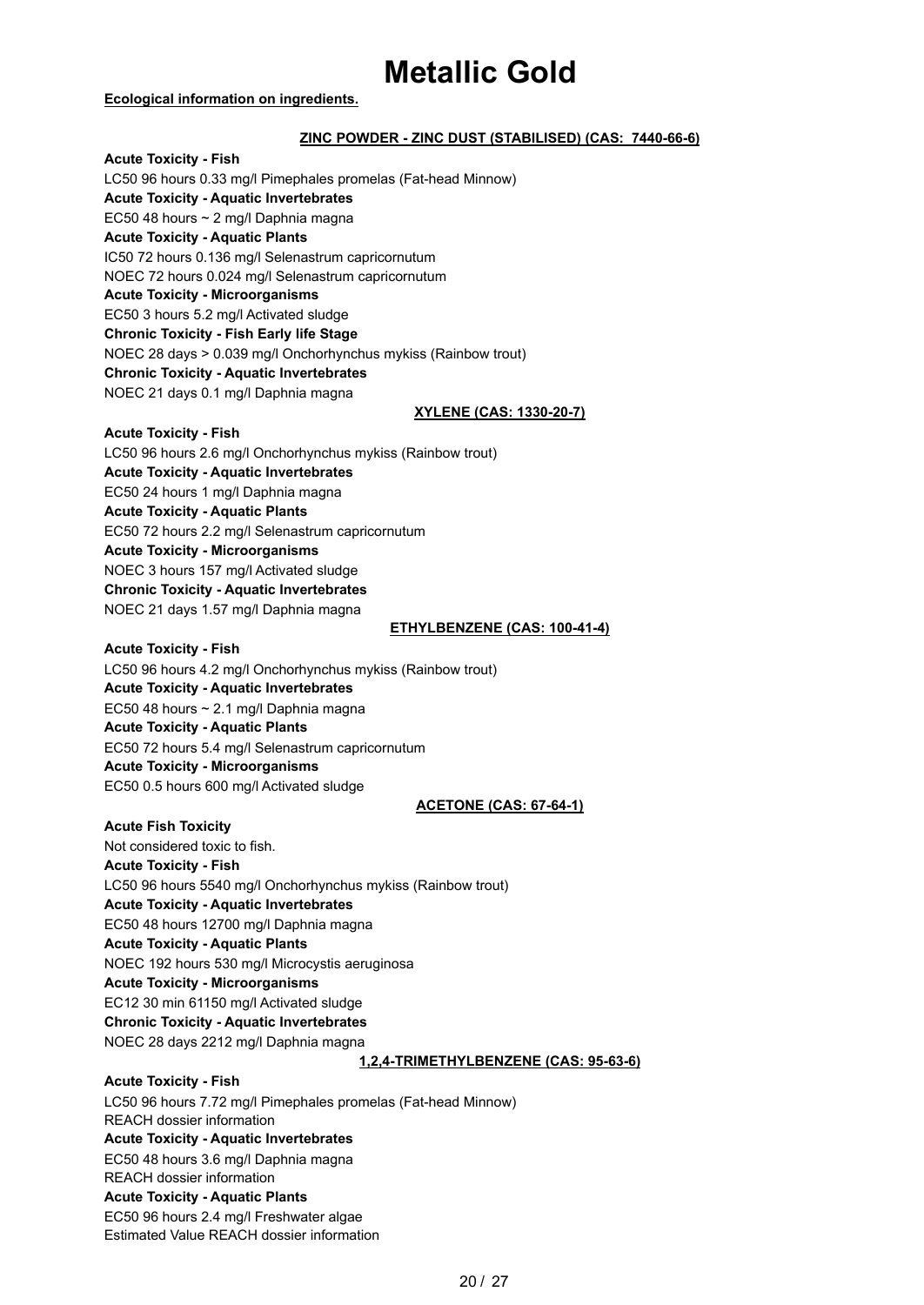## **SOLVENT NAPHTHA, LIGHT AROMATIC (<0.1 % BENZENE) (CAS: 64742-95-6)**

**LC 50, 96 Hrs, Fish mg/l** 10 mg/L Onchorhynchus Mykiss (Rainbow Trout) **Acute Toxicity - Fish** LL50 96 hours 10 mg/l Onchorhynchus mykiss (Rainbow trout) LL50 96 hours 8.2 mg/l Pimephales promelas (Fat-head Minnow) **Acute Toxicity - Aquatic Invertebrates** EL50 48 hours 4.5 mg/l Daphnia magna **IC 50, 72 Hrs, Algae, mg/l** 3.1 mg/L Selenastrum Capricornutum **Acute Toxicity - Aquatic Plants** EL50 72 hours 3.1 mg/l Selenastrum capricornutum NOELR 72 hours 0.5 mg/l Selenastrum capricornutum **Chronic Toxicity - Aquatic Invertebrates** NOELR 21 days 2.6 mg/l Daphnia magna

### **COPPER (CAS: 7440-50-8)**

**Acute Toxicity - Fish** LC50 96 hours 0.81 mg/l Cyprinus carpio (Common carp) **Acute Toxicity - Aquatic Invertebrates** EC50 48 hours 0.11 mg/l Daphnia magna **Acute Toxicity - Aquatic Plants** EC50 72 hours 0.03-0.824 mg/l Pseudokirchnerella subcapitata **Chronic Toxicity - Aquatic Invertebrates** NOEC 21 days 0.0126 mg/l Daphnia magna

## **12.2. Persistence and degradability**

#### **Degradability**

The product contains volatile organic compounds (VOC) which will evaporate easily from all surfaces. Volatile substances are degraded in the atmosphere within a few days.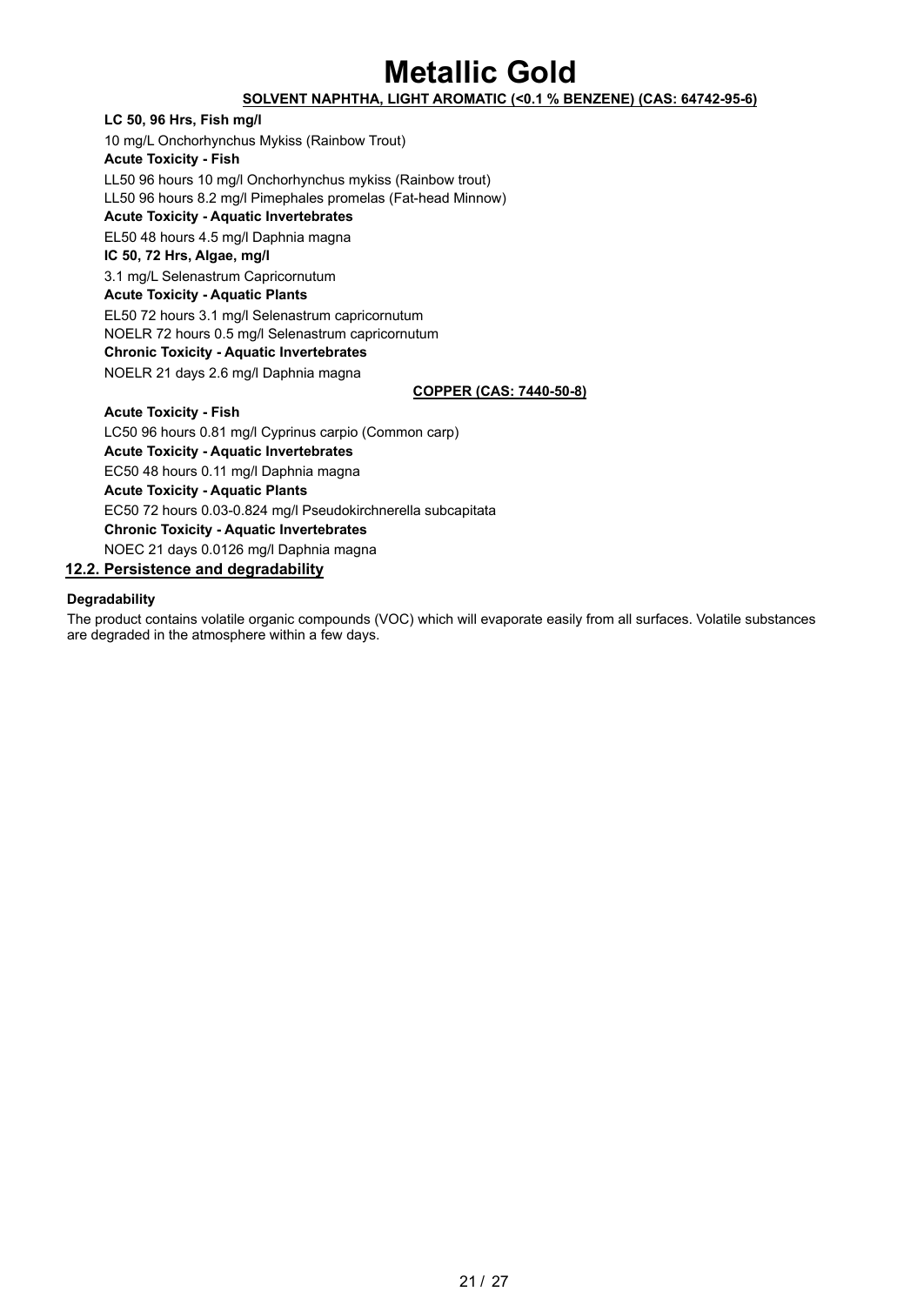#### **Ecological information on ingredients.**

## **ZINC POWDER - ZINC DUST (STABILISED) (CAS: 7440-66-6)**

#### **Phototransformation**

Not applicable. Substance is inorganic **Stability (Hydrolysis)** Not applicable. Substance is inorganic **Biodegradation** Not Applicable - Inorganic chemical.

#### **Phototransformation**

Air. Half-life:  $\sim$  1.06 days Estimated Value **Stability (Hydrolysis)** No significant reaction in water. **Biodegradation** Water Degradation (68%) 10 days The substance is readily biodegradable.

### **XYLENE (CAS: 1330-20-7)**

### **ETHYLBENZENE (CAS: 100-41-4)**

#### **Degradability**

The substance is readily biodegradable. **Phototransformation** Air. Degradation (50%) 2.3 days **Stability (Hydrolysis)** No significant reaction in water. **Biodegradation** Water Degradation (79%) 28 days

**ACETONE (CAS: 67-64-1)**

#### **Phototransformation**

Air. DT50 20 ~ 115 days **Stability (Hydrolysis)** No significant reaction in water. **Biodegradation** Water and Sediment Degradation (90%) 28 days The substance is readily biodegradable.

### **1,2,4-TRIMETHYLBENZENE (CAS: 95-63-6)**

### **Degradability**

The product is biodegradable. **Phototransformation** Not determined. **Stability (Hydrolysis)** No significant reaction in water. **Biodegradation** Water Degradation (75%) 5 days REACH dossier information

### **SOLVENT NAPHTHA, LIGHT AROMATIC (<0.1 % BENZENE) (CAS: 64742-95-6)**

### **Degradability**

The product is expected to be slowly biodegradable. **Stability (Hydrolysis)** No significant reaction in water.

### **COPPER (CAS: 7440-50-8)**

### **Stability (Hydrolysis)**

Not applicable. Substance is inorganic **Biodegradation** Not Applicable - Inorganic chemical.

## **12.3. Bioaccumulative potential**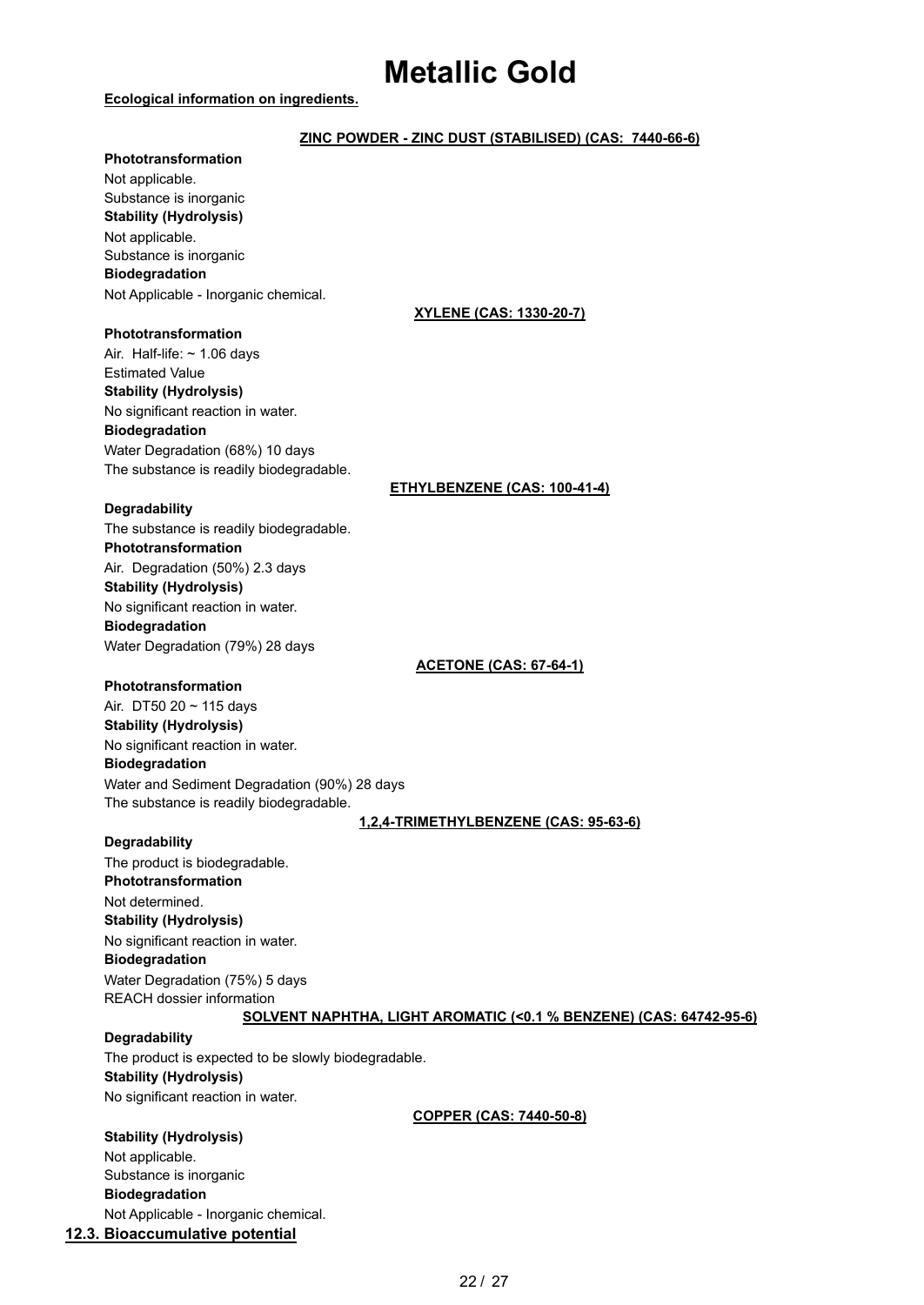**Bioaccumulative potential** The product does not contain any substances expected to be bioaccumulating. **Partition coefficient** Not available.

## **Ecological information on ingredients.**

| Ecological information on ingredients.                                      |
|-----------------------------------------------------------------------------|
| ZINC POWDER - ZINC DUST (STABILISED) (CAS: 7440-66-6)                       |
| <b>Bioaccumulative potential</b>                                            |
| Will not bio-accumulate.                                                    |
| <b>Partition coefficient</b>                                                |
| Not Applicable - Inorganic chemical.                                        |
| <u>XYLENE (CAS: 1330-20-7)</u>                                              |
| <b>Bioaccumulative potential</b>                                            |
| Will not bio-accumulate.                                                    |
| <b>Bioaccumulation factor</b>                                               |
| BCF < 26 Onchorhynchus mykiss (Rainbow trout)                               |
| <b>Partition coefficient</b>                                                |
| log Pow $\sim$ 3.1                                                          |
| <b>ETHYLBENZENE (CAS: 100-41-4)</b>                                         |
| <b>Bioaccumulative potential</b>                                            |
| Will not bio-accumulate.                                                    |
| <b>Partition coefficient</b>                                                |
| log Pow 3.6                                                                 |
| <u>ACETONE (CAS: 67-64-1)</u>                                               |
| <b>Bioaccumulative potential</b>                                            |
| Will not bio-accumulate.                                                    |
| <b>Bioaccumulation factor</b>                                               |
| BCF <sub>3</sub>                                                            |
| <b>Estimated Value</b>                                                      |
| <b>Partition coefficient</b>                                                |
| log Pow - 0.24                                                              |
| <u>1,2,4-TRIMETHYLBENZENE (CAS: 95-63-6)</u>                                |
| <b>Bioaccumulative potential</b>                                            |
| Will not bio-accumulate.                                                    |
| <b>Bioaccumulation factor</b>                                               |
| $BCF \sim 243$<br>Estimated Value REACH dossier information                 |
| <b>Partition coefficient</b>                                                |
| log Kow 3.63                                                                |
| REACH dossier information                                                   |
| SOLVENT NAPHTHA, LIGHT AROMATIC (<0.1 % BENZENE) (CAS: 64742-95-6)          |
| <b>Bioaccumulative potential</b>                                            |
| The product does not contain any substances expected to be bioaccumulating. |
| <b>Partition coefficient</b>                                                |
| log Kow > 3                                                                 |
| <b>COPPER (CAS: 7440-50-8)</b>                                              |
| <b>Bioaccumulative potential</b>                                            |
| The product is not bioaccumulating.                                         |

**12.4. Mobility in soil**

## **Mobility:**

The product is immiscible with water and will spread on the water surface. The product contains volatile organic compounds (VOC) which will evaporate easily from all surfaces.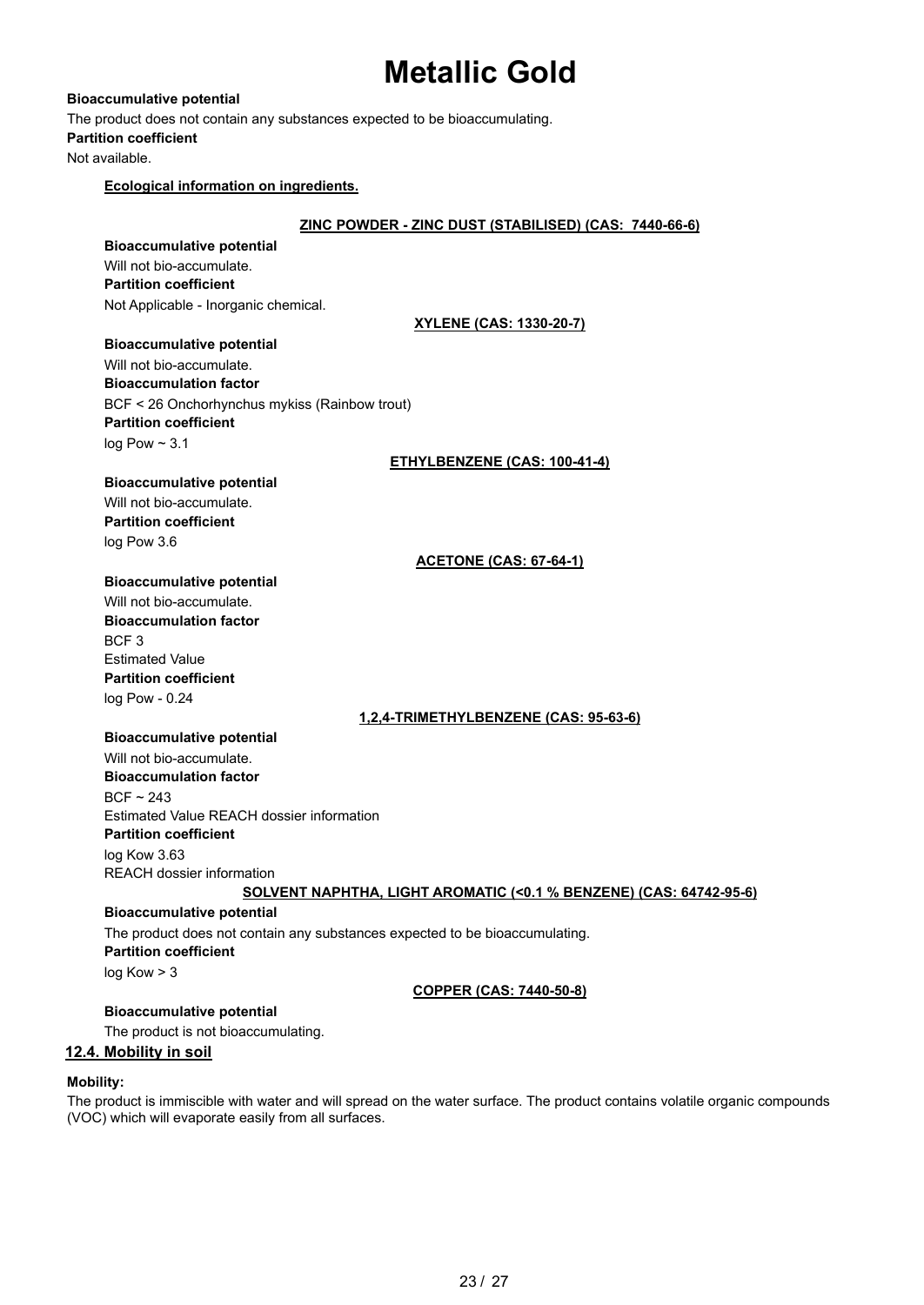### **Ecological information on ingredients.**

## **ZINC POWDER - ZINC DUST (STABILISED) (CAS: 7440-66-6)**

## **Mobility:**

The product is insoluble in water and will sediment in water systems. Not considered mobile.

## **XYLENE (CAS: 1330-20-7)**

#### **Mobility:**

Volatile The product is insoluble in water and will spread on the water surface. **Adsorption/Desorption Coefficient** Soil log Koc ~ 2.7 **Henry's Law Constant**  $\sim$  623 Pa m3/mol @ 25 °C Estimated Value **Surface tension**  $\sim$  29 mN/m @ 25 °C

#### **ETHYLBENZENE (CAS: 100-41-4)**

#### **Mobility:**

Volatile The product is immiscible with water and will spread on the water surface. **Henry's Law Constant** 0.0083 atm m3/mol 25 **Surface tension** 71.2 mN/m 23

#### **ACETONE (CAS: 67-64-1)**

### **Mobility:**

Highly volatile. The product is water soluble and may spread in water systems. **Henry's Law Constant** 2.303 Pa m3/mol @ 15 °C **Surface tension** 23.3 mN/m @ 20 °C

### **1,2,4-TRIMETHYLBENZENE (CAS: 95-63-6)**

### **Mobility:**

Volatile The product is insoluble in water and will spread on the water surface. **Adsorption/Desorption Coefficient** Soil log Koc 3.04 Estimated Value REACH dossier information **SOLVENT NAPHTHA, LIGHT AROMATIC (<0.1 % BENZENE) (CAS: 64742-95-6)**

### **Mobility:**

The product is immiscible with water and will spread on the water surface. Highly volatile. **Adsorption/Desorption Coefficient**

Soil log Koc 1.8-2.4

### **COPPER (CAS: 7440-50-8)**

### **Mobility:**

The product is non-volatile. The product is insoluble in water and will sediment in water systems.

## **12.5. Results of PBT and vPvB assessment**

This product does not contain any PBT or vPvB substances.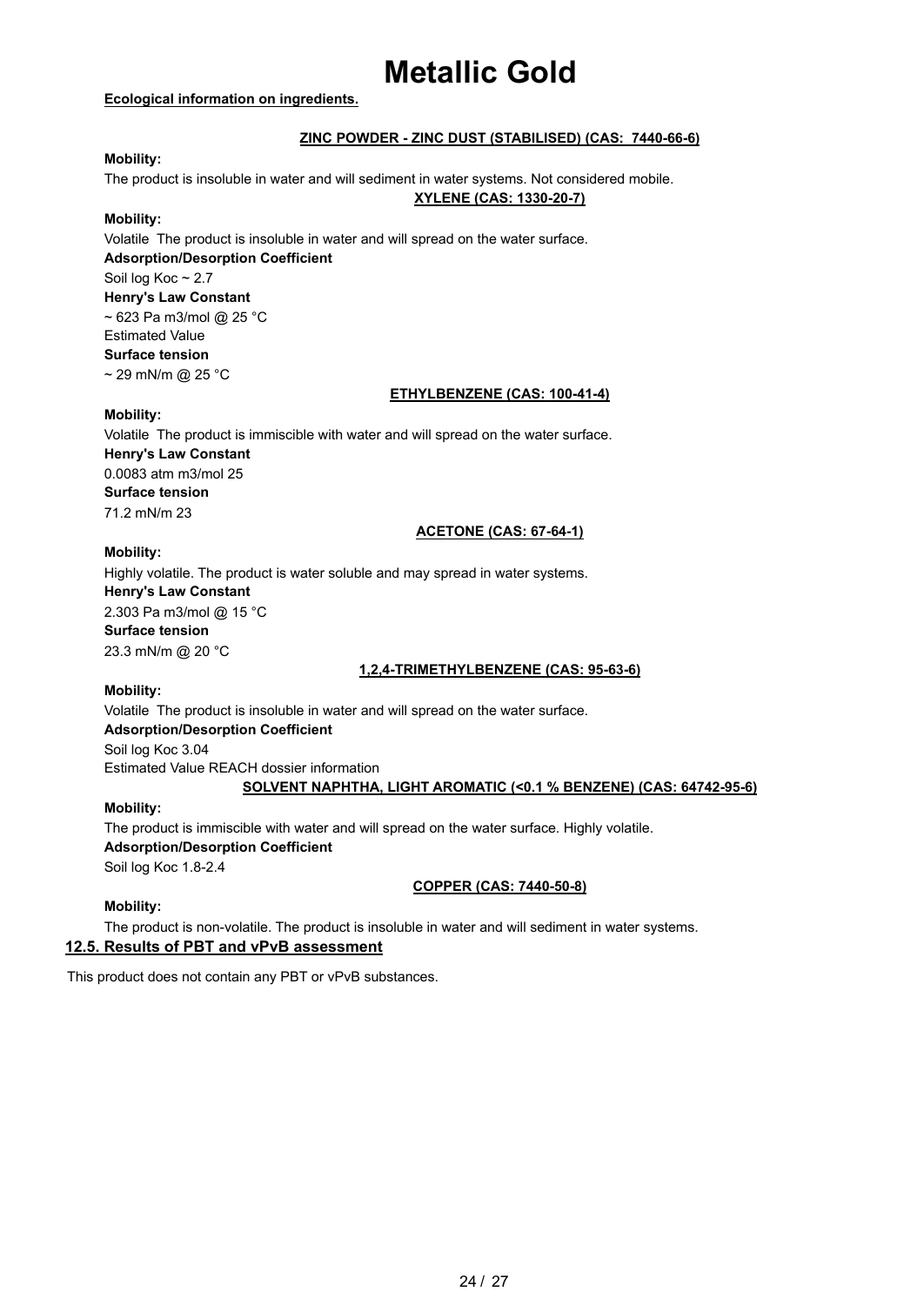| ZINC POWDER - ZINC DUST (STABILISED) (CAS: 7440-66-6)              |
|--------------------------------------------------------------------|
| Not Classified as PBT/vPvB by current EU criteria.                 |
| <u>XYLENE (CAS: 1330-20-7)</u>                                     |
| Not Classified as PBT/vPvB by current EU criteria.                 |
| <b>ETHYLBENZENE (CAS: 100-41-4)</b>                                |
| Not Classified as PBT/vPvB by current EU criteria.                 |
| <b>ACETONE (CAS: 67-64-1)</b>                                      |
| Not Classified as PBT/vPvB by current EU criteria.                 |
| 1,2,4-TRIMETHYLBENZENE (CAS: 95-63-6)                              |
| Not Classified as PBT/vPvB by current EU criteria.                 |
| SOLVENT NAPHTHA, LIGHT AROMATIC (<0.1 % BENZENE) (CAS: 64742-95-6) |
| Not Classified as PBT/vPvB by current EU criteria.                 |
| <b>COPPER (CAS: 7440-50-8)</b>                                     |
| Not Classified as PBT/vPvB by current EU criteria.                 |
| 12.6. Other adverse effects                                        |
| Not applicable.                                                    |
| <b>Ecological information on ingredients.</b>                      |
|                                                                    |
| ZINC POWDER - ZINC DUST (STABILISED) (CAS: 7440-66-6)              |
| None known.                                                        |
| <b>XYLENE (CAS: 1330-20-7)</b>                                     |
| None known.                                                        |
| <b>ETHYLBENZENE (CAS: 100-41-4)</b>                                |
| None known.                                                        |
| <b>ACETONE (CAS: 67-64-1)</b>                                      |
| None known.                                                        |
| 1,2,4-TRIMETHYLBENZENE (CAS: 95-63-6)                              |
| None known.                                                        |
| SOLVENT NAPHTHA, LIGHT AROMATIC (<0.1 % BENZENE) (CAS: 64742-95-6) |
| None known.                                                        |
|                                                                    |

## **SECTION 13: DISPOSAL CONSIDERATIONS**

#### **General information**

When handling waste, consideration should be made to the safety precautions applying to handling of the product. Do not puncture or incinerate even when empty.

## **13.1. Waste treatment methods**

Make sure containers are empty before discarding (explosion risk). Dispose of waste and residues in accordance with local authority requirements.

**Waste Class**

European Waste Catalogue (EWC) : 08 01 11 (waste paint and varnish containing organic solvents or other dangerous substances).

## **SECTION 14: TRANSPORT INFORMATION**

## **14.1. UN number**

| 1950 |
|------|
| 1950 |
| 1950 |
|      |

## **14.2. UN proper shipping name**

**Proper Shipping Name** AEROSOLS (IATA : Aerosols, flammable)

**14.3. Transport hazard class(es)**

**ADR/RID/ADN Class** 2 (5F)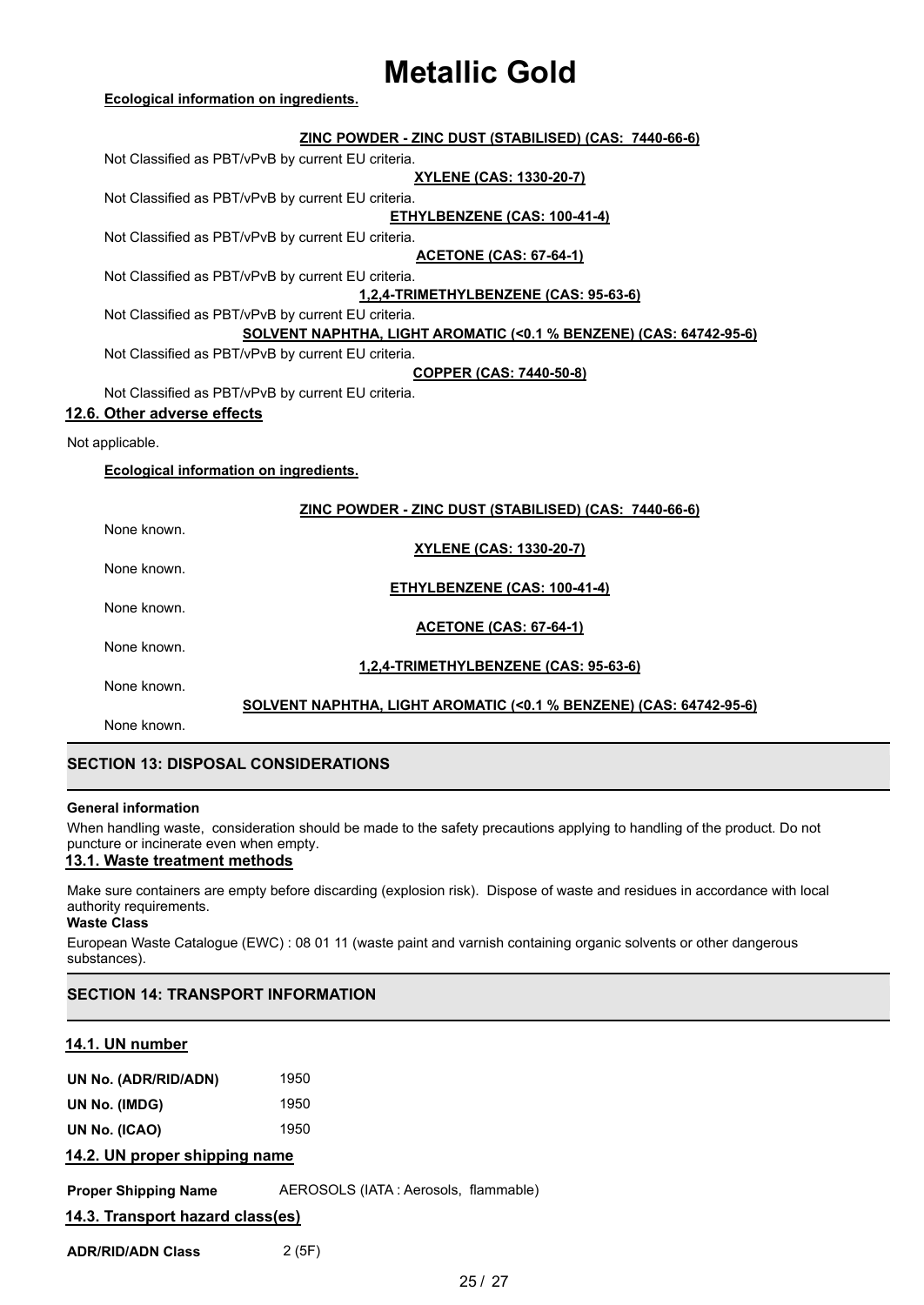| <b>ADR Label No.</b>       | 2.1 |
|----------------------------|-----|
| <b>IMDG Class</b>          | 2.1 |
| <b>ICAO Class/Division</b> | 2.1 |
| <b>Transport Labels</b>    |     |



## **14.4. Packing group**

Not applicable.

## **14.5. Environmental hazards**

**Environmentally Hazardous Substance/Marine Pollutant** No.

## **14.6. Special precautions for user**

**EMS** F-D, S-U

**Tunnel Restriction Code** (D)

## **14.7. Transport in bulk according to Annex II of MARPOL73/78 and the IBC Code**

Not relevant

## **SECTION 15: REGULATORY INFORMATION**

## **15.1. Safety, health and environmental regulations/legislation specific for the substance or mixture**

### **Approved Code Of Practice**

British Aerosol Manufacturers Association Standard

### **EU Legislation**

Dangerous Preparations Directive 1999/45/EC. Regulation (EC) No 1907/2006 of the European Parliament and of the Council of 18 December 2006 concerning the Registration, Evaluation, Authorisation and Restriction of Chemicals (REACH), establishing a European Chemicals Agency, amending Directive 1999/45/EC and repealing Council Regulation (EEC) No 793/93 and Commission Regulation (EC) No 1488/94 as well as Council Directive 76/769/EEC and Commission Directives 91/155/EEC, 93/67/EEC, 93/105/EC and 2000/21/EC, including amendments. Regulation (EC) No 1272/2008 of the European Parliament and of the Council of 16 December 2008 on classification, labelling and packaging of substances and mixtures, amending and repealing Directives 67/548/EEC and 1999/45/EC, and amending Regulation (EC) No 1907/2006 with amendments.

### **National Regulations**

The Aerosol Dispensers Regulations 2009 (SI 2824) The Chemicals (Hazard Information and Packaging for Supply) Regulations 2009 (S.I 2009 No. 716).

### **Health and Environmental Listings**

Regulation EC 2037/2000 on substances that deplete the ozone layer. Regulation EC 850/2004 on persistent organic pollutants. Regulation EC 689/2008 concerning the export and import of dangerous chemicals. None of the ingredients are listed.

## **Authorisations (Title VII Regulation 1907/2006)**

No specific authorisations are noted for this product.

### **Restrictions (Title VIII Regulation 1907/2006)**

No specific restrictions of use are noted for this product.

### **Seveso Category (Directive 2012/18/EU)**

P3a (FLAMMABLE AEROSOLS). Lower Tier Requirements 150 tonnes. Upper Tier Requirements 500 Tonnes.

### **15.2. Chemical Safety Assessment**

No chemical safety assessment has been carried out.

## **SECTION 16: OTHER INFORMATION**